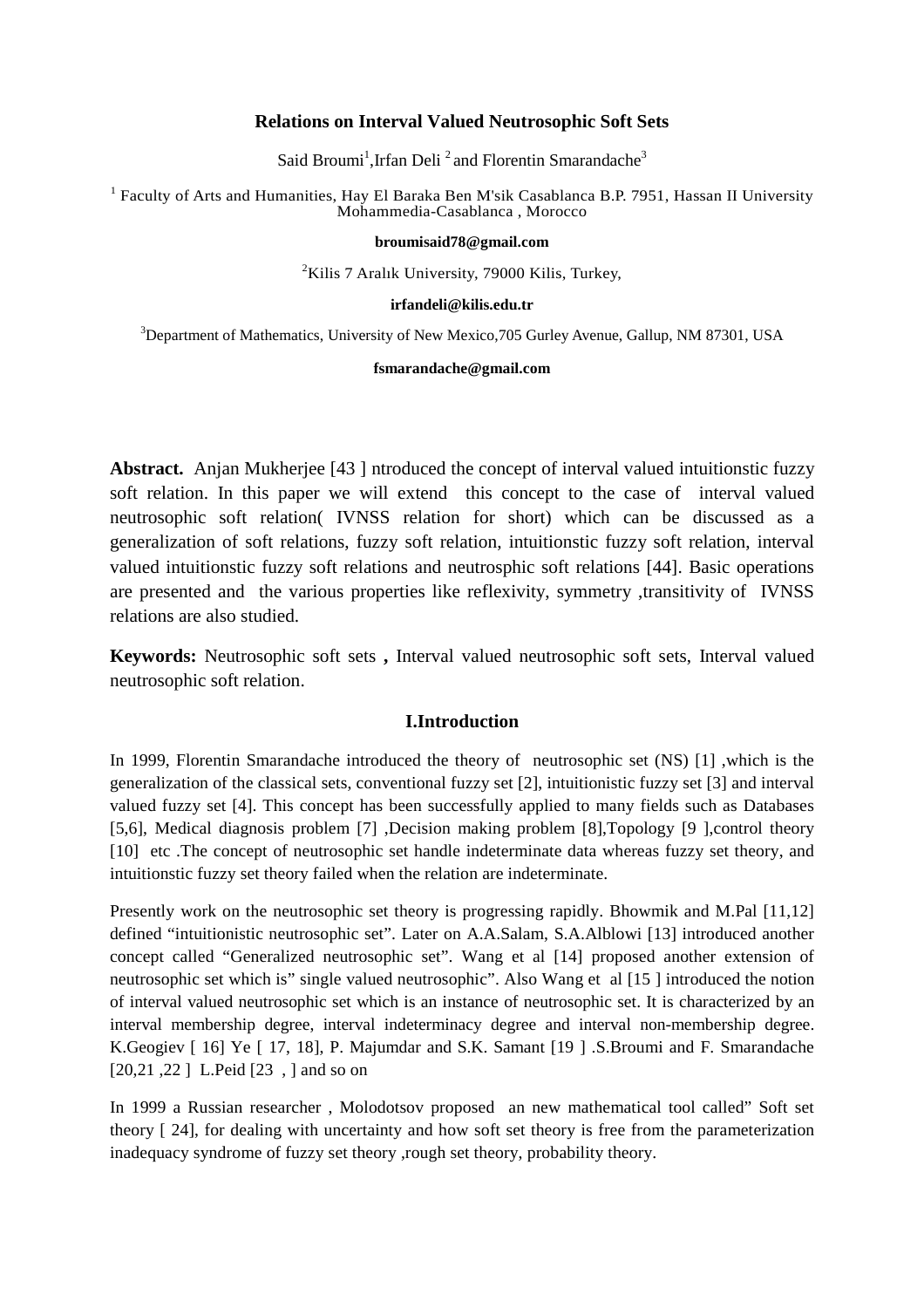Although there many authors [ 25,26,27,28,29,32,33] have contributed a lot towards fuzzification which leads to a series of mathematical models such as Fuzzy soft set generalized fuzzy soft set ,possibility fuzzy soft set ,fuzzy parameterized soft set and so on , intuitionstic fuzzy soft set which is based on a combination of the intuitionstic fuzzy sets and soft set models .Later a lot of extentions of intuitionistic fuzzy soft [34] are appeared such as Generalized intuitionistic fuzzy soft set [35], Possibility Intuitionistic Fuzzy Soft Set [36] and so on . Few studies are focused on neutrosophication of soft set theory. In [37] P.K.Maji, first proposed a new mathematical model called "Neutrosophic Soft Set" and investigate some properties regarding neutrosophic soft union, neutrosophic soft intersection ,complement of a neutrosophic soft set ,De Morgan law etc. Furthermore , in 2013, S.Broumi and F. Smarandache [38] combined the intuitionistic neutrosophic and soft set which lead to a new mathematical model called" intutionistic neutrosophic soft set". They studied the notions of intuitionistic neutrosophic soft set union, intuitionistic neutrosophic soft set intersection, complement of intuitionistic neutrosophic soft set and several other properties of intuitionistic neutrosophic soft set along with examples and proofs of certain results. Also ,in [39] S.Broumi presented the concept of "Generalized neutrosophic soft set" by combining the Generalized Neutrosophic Sets [40] and Soft set Models ,studied some properties on it, and presented an application of Generalized Neutrosophic Soft Set [39] in decision making problem. S.Broumi and F.smarandache [41 ] introduced the necessity and possibility operators on intuitionstic neutrosophic and investigated some properties.

Recently, Irfan Deli [42 ] introduced the concept of interval valued neutrosophic soft set [42] as a combination of interval neutrosophic set and soft set. This concept generalizes the concept of the soft set [24 ], fuzzy soft set[26 ], intuitionstic fuzzy soft set [34 ],interval valued intuitionstic fuzzy soft set[43] ,the concept of neutrosophic soft set[37] and intuitionistic neutrosophic soft set [38].

This paper is an attempt to extend the concept of interval valued intuitionistic fuzzy soft relation (IVIFSS-relations) introduced by A.Mukherjee et al [45 ]to IVNSS relation .

The organization of this paper is as follow : In section 2, we briefly present some basic definitions and preliminary results are given which will be used in the rest of the paper. In section 3, relation interval neutrosophic soft relation is presented. In section 4 varouis type of interval valued neutrosophic soft relations. In section 5, we concludes the paper.

### **II.Preliminaries**

Throughout this paper, let U be a universal set and E be the set of all possible parameters under consideration with respect to U, usually, parameters are attributes , characteristics, or properties of objects in U. We now recall some basic notions of neutrosophic set , interval neutrosophic set ,soft set , neutrosophic soft set and interval neutrosophic soft set.

For more details, the reader may refer to [ 5,6,8,9,12].

### **Definition 1 (see[3]).Neutrosophic set**

Let U be an universe of discourse then the neutrosophic set A is an object having the form  $A = \{ \langle x :$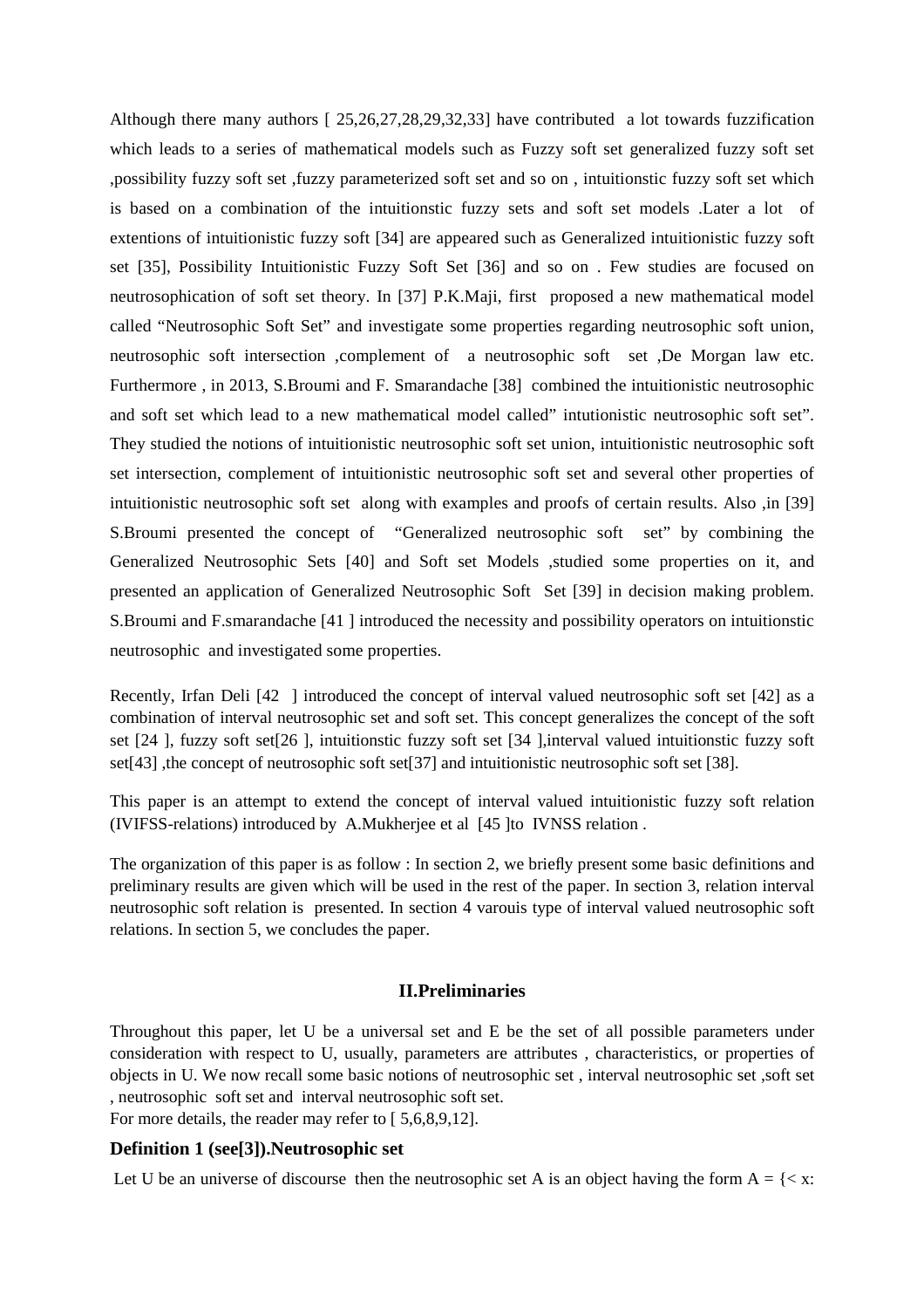$\mu_{A(x),} \nu_{A(x)}, \omega_{A(x)} > x \in U$ , where the functions  $\mu, \nu, \omega : U \rightarrow ]0,1^{\dagger}$  define respectively the degree of membership, the degree of indeterminacy, and the degree of non-membership of the element  $x \in$ X to the set A with the condition.

$$
{}^-0\leqslant_{\textstyle \mu_{A(x)}+ \nu_{A(x)}+\omega_{A(x)}\leqslant 3^+}.
$$

From philosophical point of view, the neutrosophic set takes the value from real standard or nonstandard subsets of  $]$ <sup>-</sup>0,1<sup>+</sup>[.so instead of  $]$ <sup>-0</sup>,1<sup>+</sup>[ we need to take the interval [0,1] for technical applications, because ]<sup>−0</sup>,1<sup>+</sup>[will be difficult to apply in the real applications such as in scientific and engineering problems.

**Definition 2 (see [3]).** A neutrosophic set A is contained in another neutrosophic set B i.e.  $A \subseteq B$ if  $\forall x \in U$ ,  $\mu_A(x) \leq \mu_B(x)$ ,  $\nu_A(x) \leq \nu_B(x)$ ,  $\omega_A(x) \geq \omega_B(x)$ .

A complete account of the operations and application of neutrsophic set can be seen in [3 ] [10 ].

### **Definition 3 (see[7]). Interval neutrosophic set**

Let  $X$  be a space of points (objects) with generic elements in  $X$  denoted by  $x$ . An interval valued neutrosophic set (for short IVNS) A in X is characterized by truth-membership function  $\mu_A(x)$ , indeteminacy-membership function  $v_A(x)$  and falsity-membership function  $\omega_A(x)$ . For each point x in X, we have that  $\mu_A(x)$ ,  $\nu_A(x)$ ,  $\omega_A(x) \in [0,1]$ .

For two IVNS,  $A_{IVNS} = \{ \langle x, [\mu_A^L(x), \mu_A^U(x)], [\nu_A^L(x), \nu_A^U(x)], [\omega_A^L(x), \omega_A^U(x)] \rangle | x \in X \}$ 

And  $B_{IVNS} = \{ \langle x, [\mu_B^L(x), \mu_B^U(x)], [\nu_B^L(x), \nu_B^U(x)], [\omega_B^L(x), \omega_B^U(x)] \rangle \mid x \in X \}$  the two relations are defined as follows:

(1)  $A_{IVNS} \subseteq B_{IVNS}$  if and only if  $\mu_A^L(x) \le \mu_B^L(x), \mu_A^U(x) \le \mu_B^U(x)$ ,  $\nu_A^L(x) \ge \nu_B^L(x)$ ,  $\omega_A^U(x) \ge \omega_B^U(x)$ ,  $\omega_{A}^{L}(x) \geq F \omega_{B}^{L}(x)$ ,  $\omega_{A}^{U}(x) \geq \omega_{B}^{U}(x)$ 

(2)  $A_{IVNS} = B_{IVNS}$  if and only if,  $\mu_A(x) = \mu_B(x)$ ,  $\nu_A(x) = v_B(x)$ ,  $\omega_A(x) = \omega_B(x)$  for any  $x \in X$ 

As an illustration ,let us consider the following example.

**Example 1.**Assume that the universe of discourse  $U = \{x_1, x_2, x_3\}$ , where  $x_1$  characterizes the capability, x2 characterizes the trustworthiness and x3 indicates the prices of the objects. It may be further assumed that the values of  $x_1$ ,  $x_2$  and  $x_3$  are in [0,1] and they are obtained from some questionnaires of some experts. The experts may impose their opinion in three components viz. the degree of goodness, the degree of indeterminacy and that of poorness to explain the characteristics of the objects. Suppose A is an interval neutrosophic set (INS) of U, such that,

 $A = \{ \langle x_1, [0.3 \, 0.4], [0.5 \, 0.6], [0.4 \, 0.5] \rangle, \langle x_2, \langle [0.1 \, 0.2], [0.3 \, 0.4], [0.6 \, 0.7] \rangle, \langle x_3, \langle [0.2 \, 0.4], [0.4 \, 0.6], [0.4 \, 0.6], \langle [0.4 \, 0.6], [0.6 \, 0.7] \rangle, \langle [0.6 \, 0.7], \langle [0.6 \, 0.7], [0.6 \, 0.7], \langle [0.6 \, 0.7], [0.6 \, 0.7], \$  $0.5$ ],[0.4  $0.6$ ] >}, where the degree of goodness of capability is 0.3, degree of indeterminacy of capability is 0.5 and degree of falsity of capability is 0.4 etc.

### **Definition 4** (see[4]). **Soft set**

Let U be an initial universe set and E be a set of parameters. Let P(U) denotes the power set of U. Consider a nonempty set A,  $A \subseteq E$ . A pair  $(K, A)$  is called a soft set over U, where K is a mapping given by  $K : A \rightarrow P(U)$ .

As an illustration ,let us consider the following example.

**Example 2** .Suppose that U is the set of houses under consideration, say  $U = \{h_1, h_2, \ldots, h_5\}$ . Let E be the set of some attributes of such houses, say  $E = \{e_1, e_2, \ldots, e_8\}$ , where  $e_1, e_2, \ldots, e_8$  stand for the attributes "beautiful", "costly", "in the green surroundings'", "moderate", respectively.

In this case, to define a soft set means to point out expensive houses, beautiful houses, and so on. For example, the soft set (K,A) that describes the "attractiveness of the houses" in the opinion of a buyer, say Thomas, may be defined like this: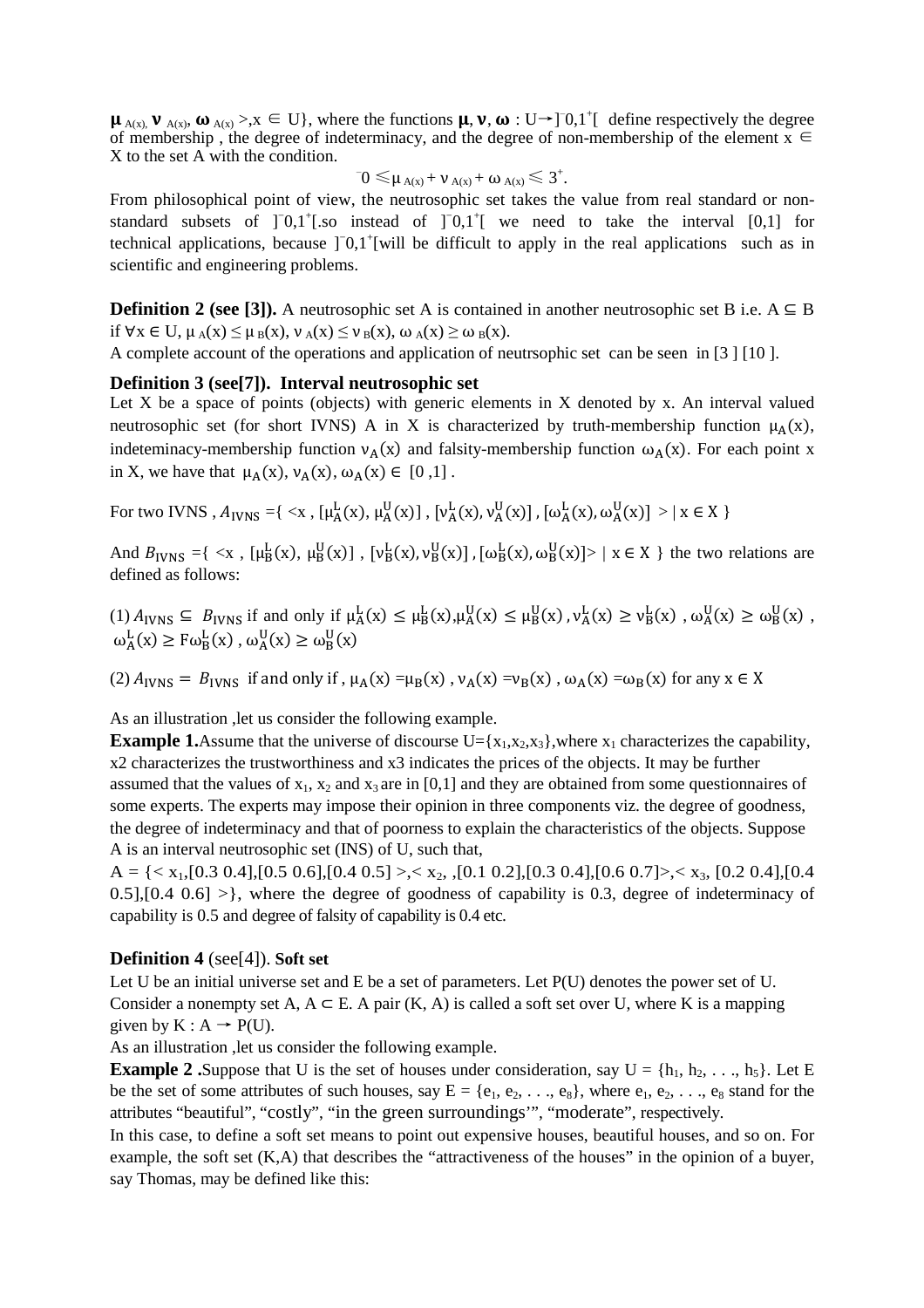$A = \{e_1, e_2, e_3, e_4, e_5\};$  $K(e_1) = \{h_2, h_3, h_5\}, K(e_2) = \{h_2, h_4\}, K(e_3) = \{h_1\}, K(e_4) = U, K(e_5) = \{h_3, h_5\}.$ 

### **Definition 5 [** ] ( **interval neutrosophic soft set**) .

Let U be an initial universe set and  $A \subseteq E$  be a set of parameters. Let IVNS(U) denotes the set of all interval neutrosophic subsets of U. The collection (K,A) is termed to be the soft interval neutrosophic set over U, where F is a mapping given by  $K : A \rightarrow IVNS(U)$ .

The interval neutrosophic soft set defined over an universe is denoted by INSS.

To illustrate let us consider the following example:

Let U be the set of houses under consideration and E is the set of parameters (or qualities). Each parameter is a interval neutrosophic word or sentence involving interval neutrosophic words. Consider  $E = \{$  beautiful, costly, in the green surroundings, moderate, expensive  $\}$ . In this case, to define a interval neutrosophic soft set means to point out beautiful houses, costly houses, and so on. Suppose that, there are five houses in the universe U given by,  $U = \{h_1, h_2, h_3, h_4, h_5\}$  and the set of parameters A  $= \{e_1, e_2, e_3, e_4\}$ , where each  $e_i$  is a specific criterion for houses:

> e1 stands for 'beautiful', e<sub>2</sub> stands for 'costly',  $e_3$  stands for 'in the green surroundings', e4 stands for 'moderate',

Suppose that,

K(beautiful)={< h<sub>1</sub>,[0.5, 0.6], [0.6, 0.7], [0.3, 0.4]>,< h<sub>2</sub>,[0.4, 0.5], [0.7, 0.8], [0.2, 0.3] >, < h<sub>3</sub>,[0.6, 0.7], [0.2 , 0.3], [0.3, 0.5] >,< h<sub>4</sub>, [0.7 , 0.8], [0.3, 0.4], [0.2, 0.4] >,< h<sub>5</sub>, [ 0.8, 0.4] , [0.2, 0.6], [0.3, 0.4]  $>\}$ .K(costly)={< b<sub>1</sub>,[0.5, 0.6], [0.6, 0.7], [0.3, 0.4]>,< h<sub>2</sub>,[0.4, 0.5], [0.7, 0.8], [0.2, 0.3] >, < h<sub>3</sub>,[0.6, 0.7],  $[0.2, 0.3]$ ,  $[0.3, 0.5]$  >,< h<sub>4</sub>,  $[0.7, 0.8]$ ,  $[0.3, 0.4]$ ,  $[0.2, 0.4]$  >,< h<sub>5</sub>,  $[0.8, 0.4]$ ,  $[0.2, 0.6]$ ,  $[0.3, 0.4]$  >...

K(in the green surroundings) =  $\{< h_1[0.5, 0.6], [0.6, 0.7], [0.3, 0.4] \}, < b_2[0.4, 0.5], [0.7, 0.8], [0.2, 0.4] \}$ 0.3] >, < h<sub>3</sub>, [0.6, 0.7], [0.2, 0.3], [0.3, 0.5] >, < h<sub>4</sub>, [0.7, 0.8], [0.3, 0.4], [0.2, 0.4] >, < h<sub>5</sub>, [0.8, 0.4], [0.2 ,0.6], [0.3, 0.4] >}.K(moderate)= $\{< b_1$ , [0.5, 0.6], [0.6, 0.7], [0.3, 0.4]>, $< b_2$ , [0.4, 0.5], [0.7, 0.8], [0.2, 0.3] >, < h3,[0.6, 0.7],[0.2 ,0.3],[0.3, 0.5] >,< h4,[0.7 ,0.8],[0.3, 0.4],[0.2, 0.4] >,< h5,[ 0.8, 0.4] ,[0.2 ,0.6],[0.3,  $0.4] >.$ 

# **III.Relations on Interval Valued Neutrosophic Soft Sets**

### **Definition 6.**

Let U be an initial universe and  $(F,A)$  and  $(G,B)$  be two interval valued neutrosophic soft set. Then a relation between them is defined as a pair (H, AxB), where H is mapping given by H: AxB→IVNS(U). This is called an interval valued neutrosophic soft sets relation ( IVNSSrelation for short).the collection of relations on interval valued neutrosophic soft sets on Ax Bover U is denoted by  $\sigma_{II}(Ax B)$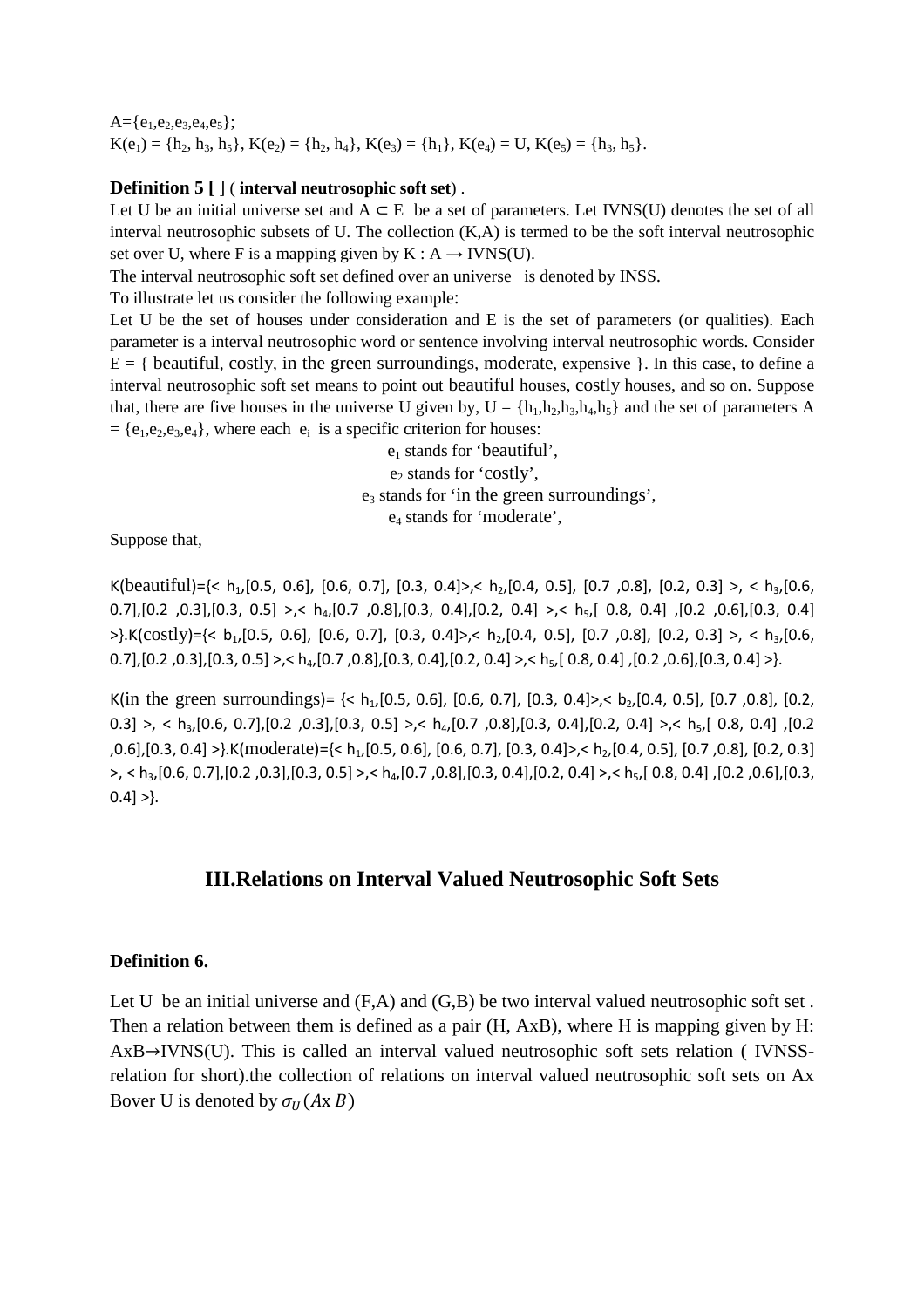**Remark 1:** Let U be an initial universe and  $(F_1, A_1)$ ,  $(F_2, A_2)$ ,,...,  $(F_n, A_n)$ , be n numbers of interval valued neutrosophic soft sets over U. Then a relation  $\sigma$  between them is defined as a pair (H,  $A_1 \times A_2 \times ... \times A_n$ ), where H is mapping given by H:  $A_1 \times A_2 \times ... \times A_n \rightarrow IVIFS(U)$ 

**Example 3.** (i) Let us consider an interval valued neutrosophic soft set  $(F,A)$  which describes the `attractiveness of the houses' under consideration. Let the universe set  $U = \{h_1, h_2, h_3, h_4, h_5, h_6, h_7, h_8, h_9, h_9, h_{10}, h_{11}, h_{12}, h_{13}, h_{14}, h_{15}, h_{16}, h_{17}, h_{18}, h_{19}, h_{10}, h_{11}, h_{12}, h_{13}, h_{14}, h_{15}, h_{16}, h_{17}, h_{18}, h_{19$  $h_4$ ,  $h_5$ }.and the set of parameter A={beautiful( $e_1$ ), in the green surroundings ( $e_3$ )}.

Then the tabular representation of the interval valued neutrosophic soft set (F, A) is given below:

| U              | beautiful( $e_1$ )                   | in the green                         |
|----------------|--------------------------------------|--------------------------------------|
|                |                                      | surroundings $(e_3)$                 |
| $h_1$          | ([0.5, 0.6], [0.3, 0.8], [0.3, 0.4]) | ([0.2, 0.6], [0.1, 0.3], [0.2, 0.8]) |
| h <sub>2</sub> | ([0.2, 0.5], [0.4, 0.7], [0.5, 0.6]) | ([0.4, 0.5], [0.3, 0.5], [0.2, 0.4]) |
| $h_3$          | ([0.3, 0.4], [0.7, 0.9], [0.1, 0.2]) | ([0.2, 0.3], [0.1, 0.3], [0.4, 0.5]) |
| h <sub>4</sub> | ([0.1, 0.7], [0.2, 0.4], [0.6, 0.7]) | ([0.5, 0.6], [0.4, 0.5], [0.3, 0.4]) |
| $h_5$          | ([0.4, 0.5], [0.3, 0.5], [0.2, 0.4]) | ([0.3, 0.6], [0.2, 0.3], [0.5, 0.6]) |

**(ii)** Now Let us consider an interval valued neutrosophic soft set (G,A) which describes the 'cost of the houses' under consideration. Let the universe set  $U = \{h_1, h_2, h_3, h_4, h_5\}$ . and the set of parameter A={costly( $e_2$ ), moderate ( $e_4$ )}.

Then the tabular representation of the interval valued neutrosophic soft set (G, b) is given below:

| U              | $\cos\left(\frac{\theta_2}{2}\right)$ | moderate $(e_4)$                     |
|----------------|---------------------------------------|--------------------------------------|
| $h_1$          | ([0.3, 0.4], [0.7, 0.9], [0.1, 0.2])  | ([0.4, 0.6], [0.7, 0.8], [0.1, 0.4]) |
| h <sub>2</sub> | ([0.6, 0.8], [0.3, 0.4], [0.1, 0.7])  | ([0.1, 0.5], [0.4, 0.7], [0.5, 0.6]) |
| h <sub>3</sub> | ([0.3, 0.6], [0.2, 0.7], [0.3, 0.4])  | ([0.4, 0.7], [0.1, 0.3], [0.2, 0.4]) |
| $h_4$          | ([0.6, 0.7], [0.3, 0.4], [0.2, 0.4])  | ([0.3, 0.4], [0.7, 0.9], [0.1, 0.2]) |
| h <sub>5</sub> | ([0.2, 0.6], [0.2, 0.4], [0.3, 0.5])  | ([0.5, 0.6], [0.6, 0.7], [0.3, 0.4]) |

Let us consider the two IVNSS-relations P and Q on the two given interval valued neutrosophic soft sets given below:

 $P = (H, A \times B)$ 

|                | $(e_1, e_2)$                         | $(e_1, e_4)$                         | $(e_3, e_2)$                         | $(e_3, e_4)$                         |
|----------------|--------------------------------------|--------------------------------------|--------------------------------------|--------------------------------------|
| H1             | ([0.2, 0.4], [0.3, 0.4], [0.1, 0.2]) | ([0.3, 0.4], [0.3, 0.5], [0.3, 0.4]) | ([0.3, 0.5], [0.3, 0.4], [0.3, 0.5]) | ([0.4, 0.5], [0.3, 0.6], [0.2, 1])   |
| h <sub>2</sub> | ([0.1, 0.3], [0.4, 0.5], [1, 1])     | ([0.1, 0.2], [0, 0], [0.2, 0.4])     | ([0.4, 0.5], [0.1, 0.3], [0.2, 0.4]) | ([0.3, 0.5], [0.2, 0.4], [0.4, 0.5]) |
| h <sub>3</sub> | ([0.2, 0.6], [0.1, 0.4], [0.2, 0.4]) | ([0.2, 0.6], [0.1, 0.3], [1, 1])     | ([0.2, 0.3], [0.1, 0.3], [0.3, 0.6]) | ([0.2, 0.5], [0.2, 0.3], [0.0.4])    |
| $h_4$          | ([0.2, 0.4], [0.3, 0.5], [0, 1])     | ([0.3, 0.4], [0.4, 0.5], [0.1, 0.2]) | ([0.3, 0.4], [0.3, 0.4], [0.4, 0.5]) | ([0, 0.2], [0.4, 0.5], [0.6, 0.7])   |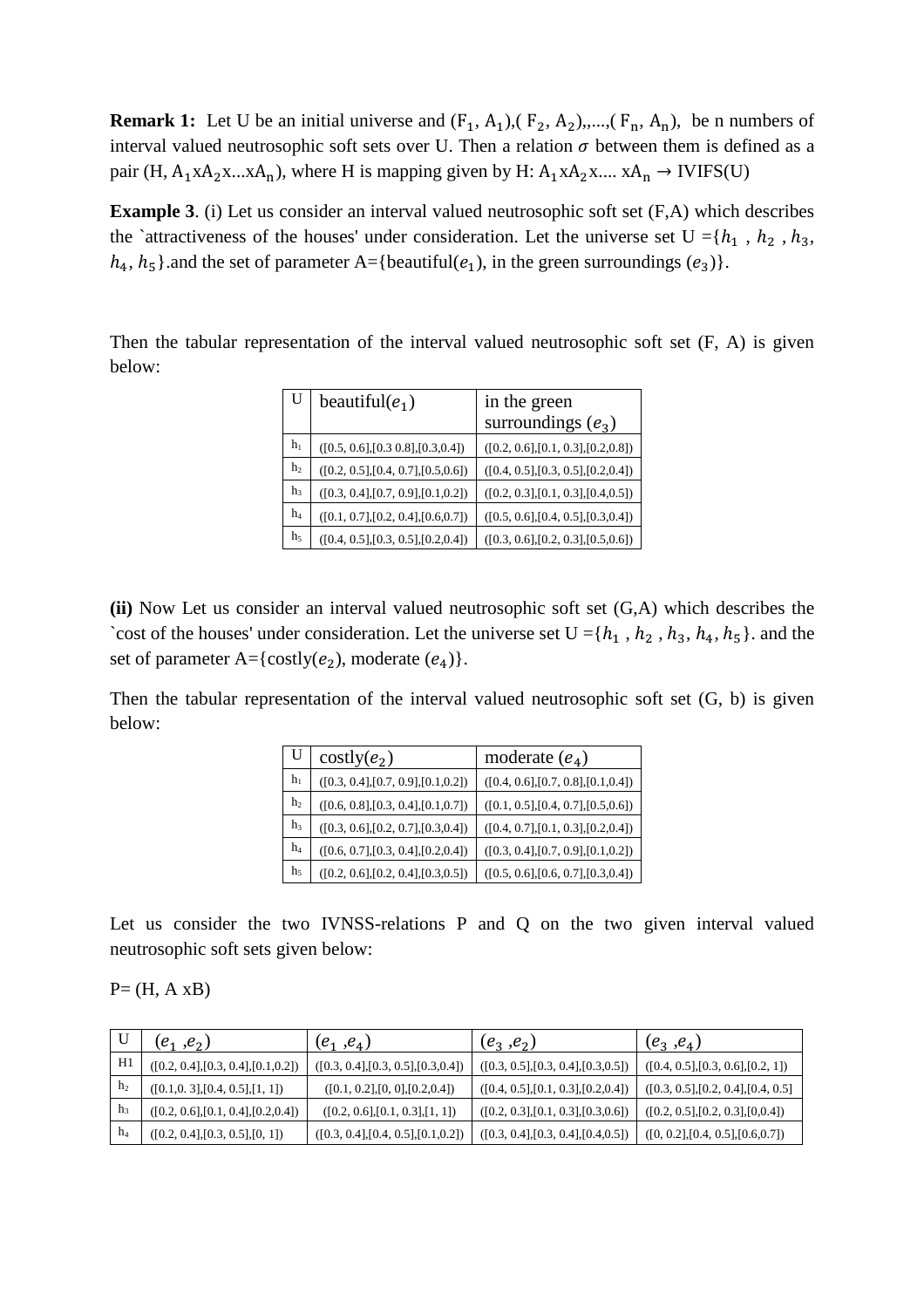## $Q = (J, A \times B)$

|                | $(e_1, e_2)$                         | $(e_1, e_4)$                         | $(e_3, e_2)$                         | $(e_3, e_4)$                         |
|----------------|--------------------------------------|--------------------------------------|--------------------------------------|--------------------------------------|
| H              | ([0.2, 0.4], [0.3, 0.4], [0.1, 0.2]) | ([0.3, 0.4], [0.3, 0.5], [0.3, 0.4]) | ([0.3, 0.5], [0.3, 0.4], [0.3, 0.5]) | ([0.4, 0.5], [0.3, 0.6], [0.2, 1])   |
| h <sub>2</sub> | ([0.1, 0.3], [0.4, 0.5], [1, 1])     | ([0.1, 0.2], [0, 0], [0.2, 0.4])     | ([0.4, 0.5], [0.1, 0.3], [0.2, 0.4]) | ([0.3, 0.5], [0.2, 0.4], [0.4, 0.5]) |
| h <sub>3</sub> | ([0.2, 0.6], [0.1, 0.4], [0.2, 0.4]) | ([0.2, 0.6], [0.1, 0.3], [1, 1])     | ([0.2, 0.3], [0.1, 0.3], [0.3, 0.6]) | ([0.2, 0.5], [0.2, 0.3], [0, 0.4])   |
| $h_4$          | ([0.2, 0.4], [0.3, 0.5], [0, 1])     | ([0.3, 0.4], [0.4, 0.5], [0.1, 0.2]) | ([0.3, 0.4], [0.3, 0.4], [0.4, 0.5]) | ([0, 0.2], [0.4, 0.5], [0.6, 0.7])   |

The tabular representations of P and Q are called relational matrices for P and Q respectively. From above we have ,  $\mu_{H(e_1, e_2)}(h_1) = [0.2, 0.3], \nu_{H(e_1, e_2)}(h_2) = [0.3, 0.4]$  and  $\omega_{H(e_i, e_j)} =$ . But this intervals lie on the 1st row-1st column and 2nd row -1st column respectively. So we denote  $\mu_{H(e_1,e_2)}(h_1)|_{(1,1)} = [0.2, 0.3]$  and  $\nu_{H(e_1,e_2)}(h_2)|_{(1,1)} = [0.3, 0.4]$  and  $\omega_{H(e_i,e_j)}|_{(1,1)} =$ [0.3, 0.4] etc to make the clear concept about what are the positions of the intervals in the relational matrices.

**Defintion 7 :** The order of the relational matrix is  $(\theta, \lambda)$ , where  $\theta$  = number of the universal points and  $\lambda$  = number of pairs of parametrers considered in the relational matrix. In example 3 both the relational matrix for P and Q are of order (5,4). If  $\theta = \lambda$ , then the relational matrix is called a square matrix

**Defintion 8. Let P**,  $Q \in \sigma_U(A \times B)$ , P= (H, AxB) ,Q = (J, AxB) and the order of their relational matrices are same.Then we define

- (i) P  $\bigcup Q = (H \blacksquare J, AxB)$  where  $H \blacksquare J : AxB \rightarrow IVNS(U)$  is defined as  $(H \blacksquare J)$ ( $e_i, e_j$ ) = H( $e_i, e_j$ )  $\vee$  J( $e_j, e_j$ ) for ( $e_i, e_j$ ) ∈ A x B, where  $\vee$  denotes the interval valued neutrosophic union.
- (ii) P ∩ Q= ( H ⋅J, AxB) where H⋅J :AxB →IVNS(U) is defined as  $(H\cdot J)(e_i,e_j)$ = H( $e_i$ , $e_j$ ) ∧ J( $e_i$ , $e_j$ ) for ( $e_j$ , $e_j$ ) ∈ A x B, where ∧ denotes the interval valued neutrosophic intersection
- $(iii)$  $P^c = (\sim H, AxB)$ , where  $\sim H : AxB \rightarrow IVNS(U)$  is defined as ~H( $e_i$ , $e_j$ )=[H( $e_i$ , $e_j$ )]<sup> $c$ </sup> for ( $e_i$ , $e_j$ )  $\in$  A x B, where c denotes the interval valued neutrosophic complement.

**Example 4** .Consider the interval valued neutrosophic soft sets  $(F,A)$  and  $(G,B)$  given in example 3. Let us consider the two IVNSS-relations  $P_1$  and  $Q_1$  given below:

 $P_1 = (J, A \times B)$ :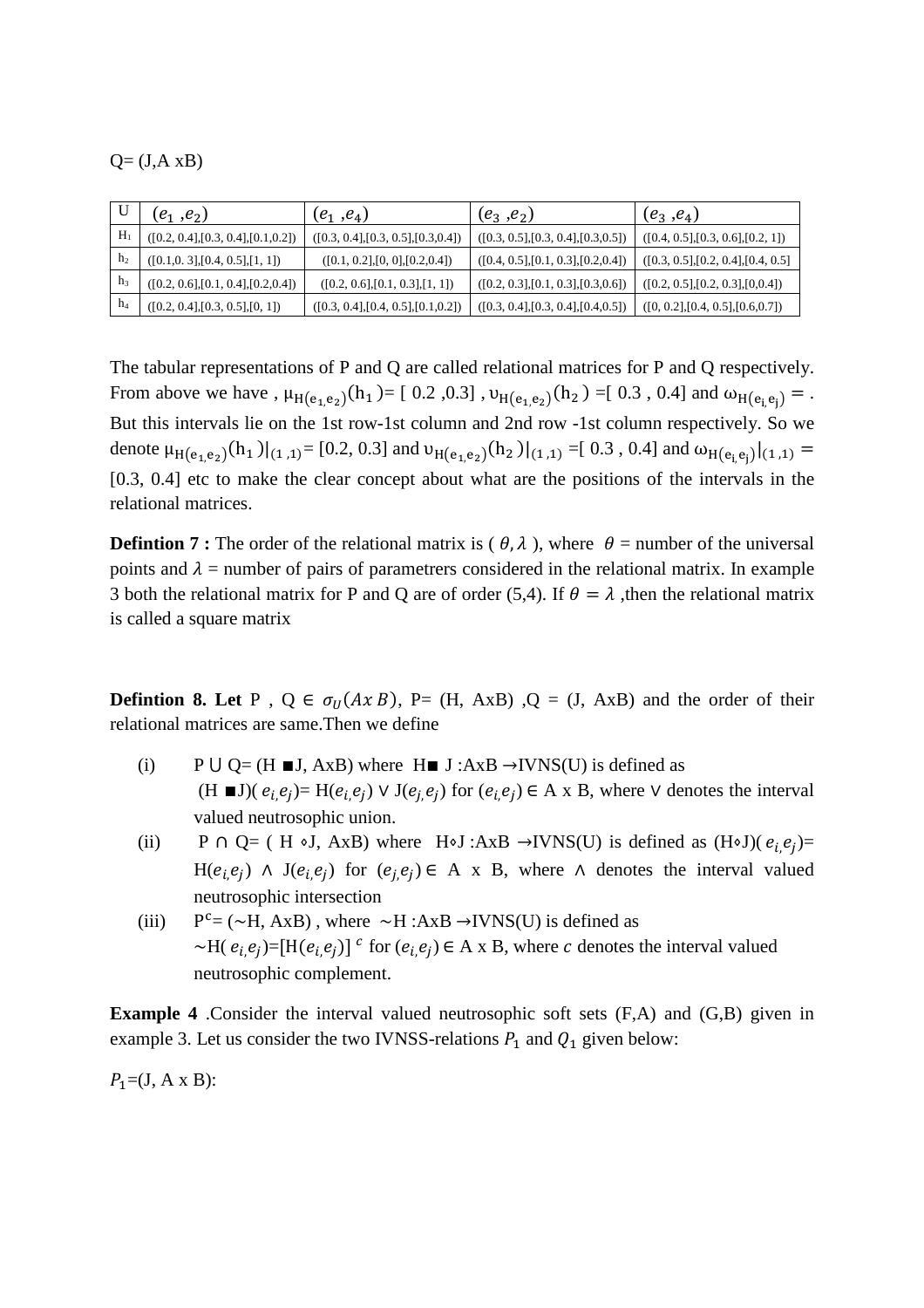|                | $(e_1, e_2)$                         | $(e_1, e_4)$                         | $(e_3, e_2)$                         | $(e_3, e_4)$                        |
|----------------|--------------------------------------|--------------------------------------|--------------------------------------|-------------------------------------|
| H1             | ([0.2, 0.4], [0.3, 0.4], [0.1, 0.2]) | ([0.3, 0.4], [0.3, 0.5], [0.3, 0.4]) | ([0.3, 0.5], [0.3, 0.4], [0.3, 0.5]) | ([0.4, 0.5], [0.3, 0.6], [0.2, 1])  |
| h <sub>2</sub> | ([0.1, 0.3], [0.4, 0.5], [1, 1])     | ([0.1, 0.2], [0, 0], [0.2, 0.4])     | ([0.4, 0.5], [0.1, 0.3], [0.2, 0.4]) | ([0.3, 0.5], [0.2, 0.4], [0.4, 0.5] |
| h <sub>3</sub> | ([0.2, 0.6], [0.1, 0.4], [0.2, 0.4]) | ([0.2, 0.6], [0.1, 0.3], [1, 1])     | ([0.2, 0.3], [0.1, 0.3], [0.3, 0.6]) | ([0.2, 0.5], [0.2, 0.3], [0, 0.4])  |
| $h_4$          | ([0.2, 0.4], [0.3, 0.5], [0, 1])     | ([0.3, 0.4], [0.4, 0.5], [0.1, 0.2]) | ([0.3, 0.4], [0.3, 0.4], [0.4, 0.5]) | ([0, 0.2], [0.4, 0.5], [0.6, 0.7])  |

# $Q_1 = (J, A \times B)$ :

|                | $(e_1, e_2)$                         | $(e_1, e_4)$                         | $(e_3, e_2)$                         | $(e_3, e_4)$                         |
|----------------|--------------------------------------|--------------------------------------|--------------------------------------|--------------------------------------|
| H1             | ([0.5, 0.8], [0.1, 0.2], [0.1, 0.2]) | ([0.2, 0.3], [0.3, 0.6], [0.3, 0.4]) | ([0.2 0.5], [0.3, 0.5], [0.2, 0.4])  | ([0.2, 0.4], [0.2, 0.3], [1, 1])     |
| h <sub>2</sub> | ([0.4, 0.5], [0.2, 0.4], [1, 1])     | ([0.4, 0.6], [0.2, 0.3], [0.2, 0.4]) | ([0.4, 0.5], [0.4, 0.5], [0.2, 0.5]) | ([0.4, 0.5], [0.1, 0.2], [1, 1])     |
| h <sub>3</sub> | ([0.2, 0.3], [0.5, 0.6], [0.2, 0.4]) | ([0.3, 0.4], [0.4, 0.5], [1, 1])     | ([0.7, 0.8], [0.1, 0.2], [0.2, 0.5]) | ([0.3, 0.5], [0.3, 0.4], [0, 0.4])   |
| $h_4$          | ([0.3, 0.5], [0.3, 0.4], [0, 1])     | ([0.3, 0.5], [0.2, 0.4], [0.1, 0.2]) | ([0.2, 0.4], [0.2, 0.3], [0, 0.5])   | ([0.3, 0.7], [0.1, 0.3], [0.6, 0.7]) |

# Then  $P_1 \cup Q_1$ :

|                | $(e_1, e_2)$                         | $(e_1, e_4)$                         | $(e_3, e_2)$                          | $(e_3, e_4)$                         |
|----------------|--------------------------------------|--------------------------------------|---------------------------------------|--------------------------------------|
| H1             | ([0.5, 0.8], [0.1, 0.2], [0.1, 0.2]) | ([0.3, 0.4], [0.3, 0.5], [0.3, 0.4]) | $([0.3 \t0.5],[0.3, 0.4],[0.2, 0.4])$ | ([0.4, 0.5], [0.2, 0.3], [0.2, 1])   |
| h <sub>2</sub> | ([0.4, 0.5], [0.2, 0.4], [1, 1])     | ([0.4, 0.6], [0.2, 0.3], [0.2, 0.4]) | ([0.4, 0.5], [0.1, 0.3], [0.2, 0.4])  | ([0.4, 0.5], [0.1, 0.2], [0.4, 0.5]) |
| h <sub>3</sub> | ([0.2, 0.6], [0.1, 0.4], [0.2, 0.4]) | ([0.3, 0.6], [0.1, 0.3], [1, 1])     | ([0.7, 0.8], [0.1, 0.2], [0.2, 0.5])  | ([0.3, 0.5], [0.3, 0.4], [0.0.4])    |
| h <sub>4</sub> | ([0.3, 0.5], [0.3, 0.4], [0, 1])     | ([0.3, 0.5], [0.2, 0.4], [0.1, 0.2]) | ([0.3, 0.4], [0.2, 0.3], [0.0.5])     | ([0.3, 0.7], [0.1, 0.3], [0.6, 0.7]) |

# $P_1 \cap Q_1$ :

|                | $(e_1, e_2)$                         | $(e_1, e_4)$                         | $(e_3, e_2)$                         | $(e_3, e_4)$                       |
|----------------|--------------------------------------|--------------------------------------|--------------------------------------|------------------------------------|
| H1             | ([0.2, 0.4], [0.3, 0.4], [0.1, 0.2]) | ([0.2, 0.3], [0.3, 0.6], [0.3, 0.4]) | ([0.2 0.5], [0.3, 0.5], [0.3, 0.5])  | ([0.2, 0.4], [0.3, 0.6], [1, 1])   |
| h <sub>2</sub> | ([0.1, 0.3], [0.4, 0.5], [1, 1])     | ([0.1, 0.2], [0.2, 0.3], [0.2, 0.4]) | ([0.4, 0.5], [0.4, 0.5], [0.2, 0.5]) | ([0.3, 0.5], [0.2, 0.4], [1, 1])   |
| h <sub>3</sub> | ([0.2, 0.3], [0.5, 0.6], [0.2, 0.4]) | ([0.2, 0.4], [0.4, 0.5], [1, 1])     | ([0.7, 0.8], [0.1, 0.3], [0.3, 0.6]) | ([0.2, 0.5], [0.3, 0.4], [0, 0.4]) |
| h <sub>4</sub> | ([0.2, 0.4], [0.3, 0.5], [0, 1])     | ([0.3, 0.4], [0.4, 0.5], [0.1, 0.2]) | ([0.2, 0.4], [0.3, 0.4], [0.4, 0.5]) | ([0, 0.2], [0.4, 0.5], [0.6, 0.7]) |

# $P_1^{\text{c}}$

|                | $(e_1, e_2)$                         | $(e_1, e_4)$                         | $(e_3, e_2)$                         | $(e_3, e_4)$                       |
|----------------|--------------------------------------|--------------------------------------|--------------------------------------|------------------------------------|
| H1             | ([0.1, 0.2], [0.6, 0.7], [0.2, 0.4]) | ([0.3, 0.4], [0.5, 0.7], [0.3, 0.4]) | ([0.3 0.5], [0.6, 0.7], [0.3, 0.5])  | ([0.2, 1], [0.4, 0.7], [0.4, 0.5]) |
| h <sub>2</sub> | ([1, 1], [0.5, 0.6], [0.1, 0.3])     | ([0.2, 0.4], [1, 1], [0.1, 0.2])     | ([0.2, 0.4], [0.7, 0.9], [0.4, 0.5]) | ([0.4, 0.5], [0.6, 0.8], [0.3,     |
|                |                                      |                                      |                                      | (0.51)                             |
| h <sub>3</sub> | ([0.2, 0.4], [0.6, 0.9], [0.2, 0.6]) | ([1, 1], [0.7, 0.9], [0.2, 0.6])     | ([0.3, 0.6], [0.7, 0.9], [0.2, 0.3]) | ([0, 0.4], [0.7, 0.8], [0.2, 0.5]) |
| $h_4$          | ([0, 0.1], [0.5, 0.7], [0.2, 0.4])   | ([0.1, 0.2], [0.5, 0.6], [0.3, 0.4]) | ([0.4, 0.5], [0.6, 0.7], [0.3, 0.4]) | ([0.6, 0.7], [0.5, 0.6], [0, 0.2]) |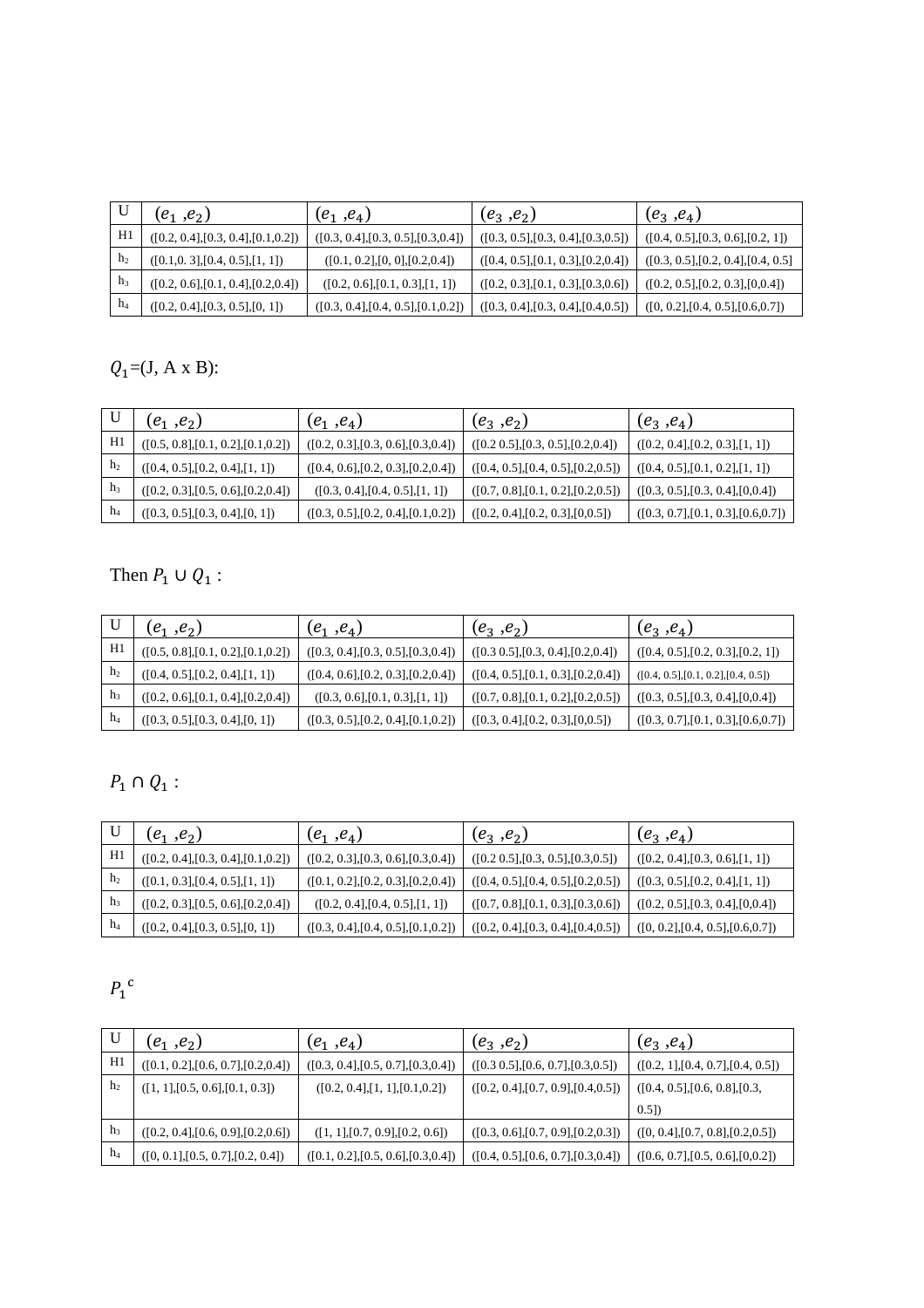**Theorem 1.** Let P, Q, R  $\in \sigma_U(A \times B)$  and the order of their relational matrices are same.Then the following properties hold:

- a)  $(P \cup Q)^c = P^c \cap Q^c$
- b)  $(P \cap Q)^c = P^c \cup Q^c$
- c)  $P \cup (Q \cup R) = (P \cup Q) \cup R$
- d)  $P \cap (Q \cap R) = (P \cap Q) \cap R$
- e)  $P \cap (Q \cup R) = (P \cap Q) \cup (P \cap R)$
- f)  $P \cup (Q \cap R) = (P \cup Q) \cap (P \cup R)$

Proof. a) let P= (H, AxB), Q = (J, AxB) .then P  $\cup$  Q = (H  $\blacksquare$ J, AxB), where H  $\blacksquare$ J: Ax B  $\rightarrow$ IVNS(U) is defined as

 $(H \blacksquare J) (e_i, e_j) = H(e_i, e_j) \vee J(e_i, e_j)$  for  $(e_i, e_j) \in A \times B$ .

So  $(P \cup Q)^c = (\sim H \blacksquare J, AxB)$ , where  $\sim H \blacksquare J$ : A xB→IVNS(U) is defined as  $(\sim H \blacksquare J)$   $(e_i, e_j)$ 

$$
= [H(e_i, e_j) \vee J(e_i, e_j)]^c
$$

$$
= [\{ < h_k, \mu_{H(e_i, e_j)}(h_k), \nu_{H(e_i, e_j)}(h_k), \omega_{H(e_i, e_j)}(h_k) > : h_k \in U \} \lor \{ < h_k, \mu_{J(e_i, e_j)}(h_k), \nu_{J(e_i, e_j)}(h_k), \omega_{J(e_i, e_j)}(h_k) > : h_k \in U \} \} \subset
$$

 $=$ {< h<sub>k</sub>, [max (inf  $\mu_{H(e_i,e_j)}(h_k)$ , inf $\mu_{J(e_i,e_j)}(h_k)$ , max (sup  $\mu_{H(e_i,e_j)}(h_k)$ , sup $\mu_{J(e_i,e_j)}(h_k)$ ],

 $[\min \ ( \inf v_{H(e_i,e_j)}(h_k),\inf v_{J(e_i,e_j)}(h_k), \min \ ( \sup v_{H(e_i,e_j)}(h_k),\sup v_{J(e_i,e_j)}(h_k)],$ 

 $[\min (\inf \omega_{H(e_i, e_j)}(h_k), \inf \omega_{J(e_i, e_j)}(h_k), \min (\sup \omega_{H(e_i, e_j)}(h_k), \sup \omega_{J(e_i, e_j)}(h_k)] >: h_k \in U\}^c$ 

$$
=\langle
$$

$$
[1-\min(\sup u_{H(e_i,e_j)}(h_k), \sup v_{J(e_i,e_j)}(h_k), 1-\min(\inf v_{H(e_i,e_j)}(h_k), \inf v_{J(e_i,e_j)}(h_k)],
$$

 $[\max (\inf \mu_{H(e_i, e_j)}(h_k), \inf \mu_{J(e_i, e_j)}(h_k), \max (\sup \mu_{H(e_i, e_j)}(h_k), \sup \mu_{J(e_i, e_j)}(h_k)] >: h_k \in U\}$ 

Now 
$$
P^c \cap Q^c = (\sim H, A \times B) \cap (\sim J, A \times B)
$$
, where  $\sim H, \sim J$ : A  $\times B \rightarrow IVNS(U)$  are defined as

$$
\sim \mathcal{H}(e_i, e_j) = [\mathcal{H}(e_i, e_j)]^c \text{ and } \sim \mathcal{J}(e_i, e_j) = [\mathcal{J}(e_i, e_j)]^c \text{ for } (e_j, e_j) \in \mathcal{A} \times \mathcal{B}, \text{ we have}
$$

$$
(\sim H, A \times B) \cap (\sim J, A \times B) = (\sim H \circ \sim J, A \times B) (e_i, e_j)
$$

Now for  $(e_i, e_j) \in A \times B$ ., (∼H ◊∼J)  $(e_i, e_j) = \sim H(e_j, e_j) \land \sim J(e_i, e_j) =$ 

 $\{< h_k$ , [inf  $\omega_{H(e_i,e_j)}(h_k)$ , Sup $\omega_{H(e_i,e_j)}(h_k)$ ], [1 – Sup  $\nu_{H(e_i,e_j)}(h_k)$ , 1 – inf  $\nu_{H(e_i,e_j)}(h_k)$ ], [inf  $\mu_{H(e_i,e_j)}(h_k)$ , Sup $\mu_{H(e_i,e_j)}(h_k)$ ] >:  $h_k \in U\}$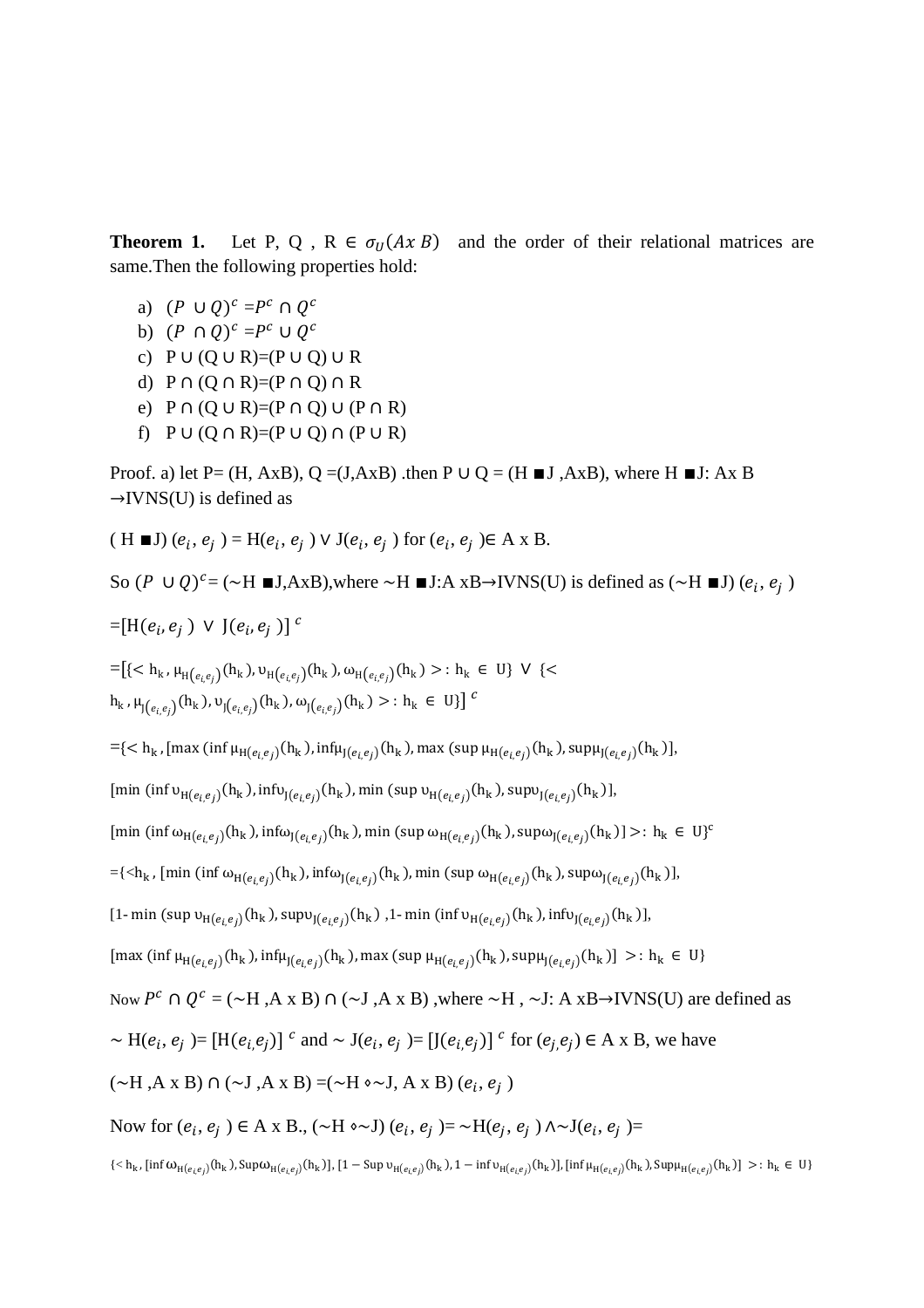$\Lambda$ { < h<sub>k</sub>, [inf  $\omega_{J(e_i e_j)}(h_k)$ , Sup $\omega_{J(e_i e_j)}(h_k)$ ], [1 – Sup  $\nu_{J(e_i e_j)}(h_k)$ , 1 – inf  $\nu_{J(e_i e_j)}(h_k)$ ], [inf  $\mu_{J(e_i e_j)}(h_k)$ , Sup $\mu_{J(e_i e_j)}(h_k)$ ] >: h<sub>k</sub> ∈ U}

- $= \{ <\!\!\!\!\uparrow_{h_k} , \text{\rm [min (inf $\omega_{H(e_i,e_j)}(h_k)$, inf $\omega_{H(e_i,e_j)}(h_k)$), min $(Sup $\omega_{H(e_i,e_j)}(h_k)$, Sup $\omega_{J(e_i,e_j)}(h_k)$,}]\},$
- $\left[ \max ((1 \text{Sup } v_{H(e_i, e_j)}(h_k)), (1 \text{Sup } v_{J(e_i, e_j)}(h_k))) \right], \max ((1 \text{inf } v_{H(e_i, e_j)}(h_k)), (1 \text{inf } v_{J(e_i, e_j)}(h_k))) \right],$

 $[\max (\inf \mu_{H(e_i,e_j)}(h_k), \inf \mu_{J(e_i,e_j)}(h_k))$ , max  $(\sup \mu_{H(e_i,e_j)}(h_k), \sup \mu_{J(e_i,e_j)}(h_k))] >: h_k \in U$ 

- $=\<\!\!{\cal A}_k$  , [min (inf  $\omega_{{\rm H}(e_i,e_j)}(h_k)$ , inf $\omega_{{\rm J}(e_i,e_j)}(h_k)$ , min (sup  $\omega_{{\rm H}(e_i,e_j)}(h_k)$ , sup $\omega_{{\rm J}(e_i,e_j)}(h_k)$ ],
- $[1-\min\left(\sup \upsilon_{H(e_i,e_j)}(h_k),\sup \upsilon_{J(e_i,e_j)}(h_k)\right.,1-\min\left(\inf \upsilon_{H(e_i,e_j)}(h_k),\inf \upsilon_{J(e_i,e_j)}(h_k)\right)],$

 $[\max (\inf \mu_{H(e_i, e_j)}(h_k), \inf \mu_{J(e_i, e_j)}(h_k), \max (\sup \mu_{H(e_i, e_j)}(h_k), \sup \mu_{J(e_i, e_j)}(h_k)] >: h_k \in U\}$ 

Then ,  $(P\cup Q)^c = P^c \cap Q^c$ 

b) Proof is similar to a)

c) let P= (H, AxB), Q = (J, AxB) and R= (K, AxB). Then  $P \cup Q = (H \blacksquare J, A XB)$ , where

H ■J : A xB→IVNS(U) is defiend as (H ■ J)  $(e_i, e_j)$  =H $(e_j, e_j)$  V J $(e_i, e_j)$  for  $(e_j, e_j) \in A$  x B.

So(  $P \cup Q$ ) ∪ R=(( H  $\blacksquare$ J)  $\blacksquare$ K, AxB), where ( H  $\blacksquare$ J)  $\blacksquare$ K : A xB→IVNS(U) is defined as

for  $(e_j, e_j) \in A \times B$  ( H ■J) ■K )  $(e_j, e_j) = H(e_i, e_j) \vee J(e_i, e_j) \vee K(e_i, e_j)$ . Now as

 $(H(e_i, e_j) \vee J(e_i, e_j)) \vee K(e_i, e_j) = H(e_i, e_j) \vee (J(e_i, e_j) \vee K(e_i, e_j))$ .therefore

 $(H \blacksquare J) \blacksquare K$  )  $(e_j, e_j)$  =(( H  $\blacksquare$  (J  $\blacksquare K$  ))  $(e_j, e_j)$ , Also we have P∪(Q∪R)=(P ∪ Q) ∪ R=( H  $\blacksquare$  (J  $\blacksquare$ K),AxB).consequently, P ∪ (Q ∪ R)=(P ∪ Q) ∪ R

d) Proof is similar to c)

e) let P= (H, AxB), Q =(J,AxB) and R= (K,AxB). Then  $Q \cup R = (J \blacksquare K, A \times B)$ , where

J ■K: A xB→IVNS(U) is defiend as (J ■K)  $(e_i, e_j) = J(e_j, e_j) \vee K(e_i, e_j)$  for  $(e_j, e_j) \in A \times B$ .

Then P ∩ (Q ∪ R)=(( H⋅ (J ■K), AxB), where H⋅ (J ■K): A xB→IVNS(U) is defined as

for  $(e_j, e_j) \in A \times B$ ,  $(H \circ (J \blacksquare K)) (e_j, e_j) = H(e_i, e_j \wedge (J(e_i, e_j \wedge K(e_i, e_j \wedge K(e_j, e_j \wedge K(e_j, e_j \wedge K(e_j, e_j \wedge K(e_j, e_j \wedge K(e_j, e_j \wedge K(e_j, e_j \wedge K(e_j, e_j \wedge K(e_j, e_j \wedge K(e_j, e_j \wedge K(e_j, e_j \wedge K(e_j, e_j \wedge K(e_j, e_j \wedge K(e_j, e_j \wedge K(e_j, e_j \wedge K(e_j, e_j \wedge K(e_j, e_j \wedge K(e_j, e_j \wedge$ 

since  $H(e_i, e_j) \wedge (J(e_i, e_j) \vee K(e_i, e_j)) = (H(e_i, e_j) \wedge (J(e_i, e_j)) \vee (H(e_i, e_j) \wedge K(e_i, e_j)).$  We have (H ⋅ (J ■ K))  $(e_j, e_j) = (H(e_i, e_j) \land (J(e_i, e_j)) \lor (H(e_i, e_j) \land K(e_i, e_j)).$ 

Also we have (P∩Q) ∪(P∩ R)= (H∘J, AxB) ∪ (H ∘ K, AxB) = ((H∘ J)  $\blacksquare$ (H⋅K), A xB) Now for  $(e_j, e_j)$  ∈ A x B , (( H ⋅ J) ■(H ⋅ K))  $(e_j, e_j)$  = (H ⋅ J) $(e_j, e_j)$  V (H ⋅ K)  $(e_j, e_j)$  = (H $(e_i, e_j)$  ∧ J $(e_i, e_j)$ )) ∨ (H( $e_i, e_j$ ) ∧ K( $e_i, e_j$ )) =(H $\circ$  (J ■K)) ( $e_j, e_j$ ). consequently, P ∩ (Q ∪ R)=(P ∩ Q) ∪ (P ∩  $R$ ).

f)Proof is similar to e)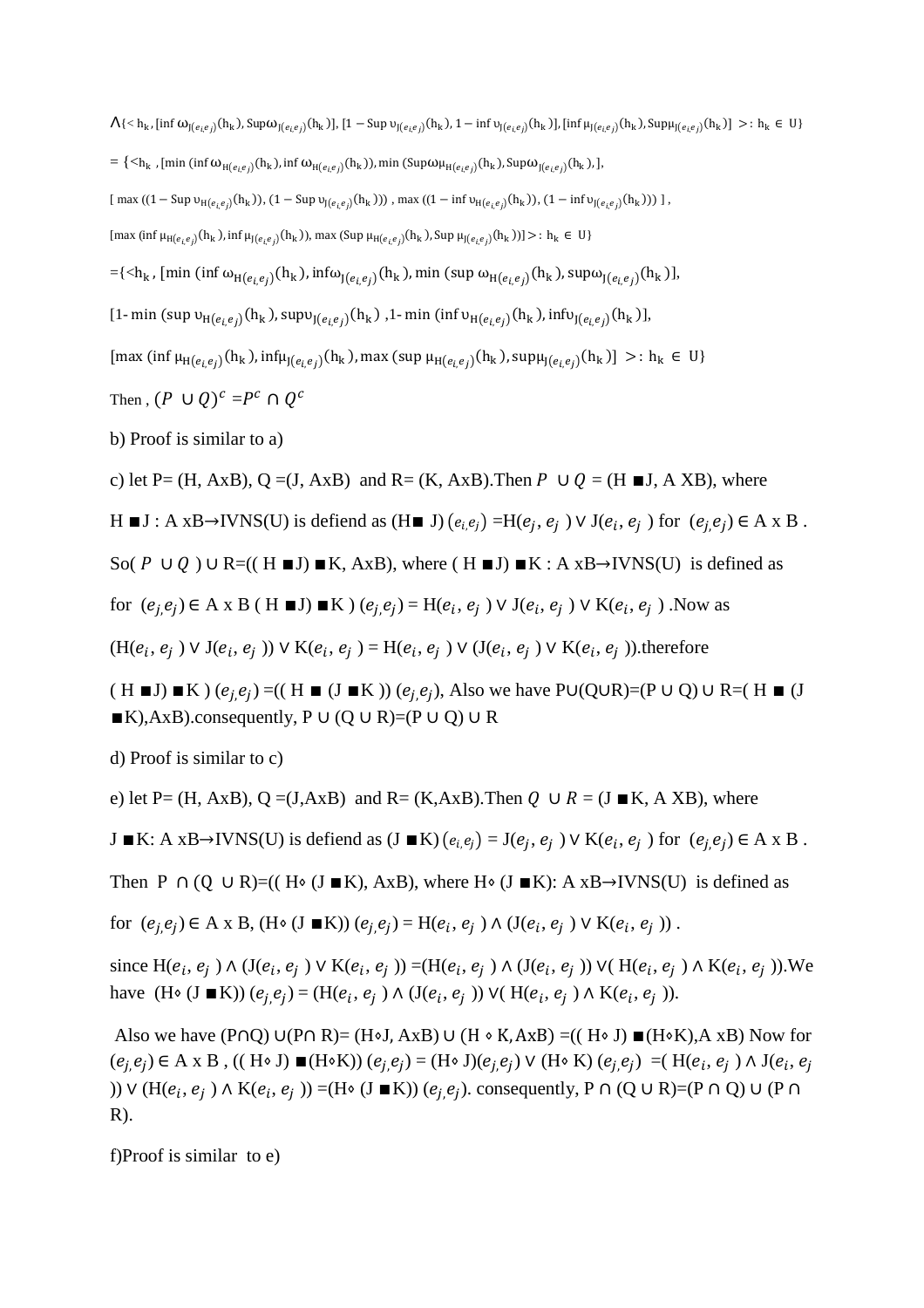**Definition** 9. Let P,  $Q \in \sigma_U(A \times B)$  and the ordre of their relational matrices are same. Then  $P \subseteq Q$  if H  $(e_j, e_j) \subseteq J(e_j, e_j)$  for  $(e_j, e_j) \in A \times B$  where P=(H, A x B) and Q = (J, A x B)

# **Example 5:**

P

|                | $(e_1, e_2)$                         | $(e_1, e_4)$                         | $(e_3, e_2)$                         | $(e_3, e_4)$                         |
|----------------|--------------------------------------|--------------------------------------|--------------------------------------|--------------------------------------|
| $h_1$          | ([0.2, 0.3], [0.2, 0.3], [0.4, 0.5]) | ([0.2, 0.3], [0.7, 0.8], [0.2, 0.4]) | ([0.3, 0.4], [0.7, 0.8], [0.2, 0.5]) | ([0.4, 0.6], [0.7, 0.8], [0.5, 0.6]) |
| h <sub>2</sub> | ([0.4, 0.5], [0.3, 0.5], [0.2, 0.8]) | ([1, 1], [0, 0], [0, 0])             | ([0.1, 0.5], [0.4, 0.7], [0.5, 0.6]) | ([0.1, 0.3], [0.4, 0.7], [0.5, 0.6]) |
| h3             | ([0.2, 0.4], [0.3, 0.4], [0.3, 0.4]) | ([0.3, 0.5, [0.4, 0.6], [0.2, 0.5])  | ([1, 1], [0, 0], [0, 0])             | ([0.1, 0.2], [0.4, 0.5], [0.3, 0.5]) |
| $h_4$          | ([0.3, 0.5], [0.3, 0.4], [0.3, 0.6]) | ([0.2, 0.3], [0.7, 0.9], [0.4, 0.5]) | ([0.3, 0.4], [0.7, 0.9], [0.3, 0.4]) | ([0.2, 0.3], [0.3, 0.5], [0.5, 0.6]) |

Q

|                | $(e_1, e_2)$                         | $(e_1, e_4)$                         | $(e_3, e_2)$                         | $(e_3, e_4)$                         |
|----------------|--------------------------------------|--------------------------------------|--------------------------------------|--------------------------------------|
| $h_1$          | ([0.3, 0.4], [0.1, 0.2], [0.3, 0.4]) | ([0.4, 0.6], [0.3, 0.5], [0.1, 0.4]) | ([0.5, 0.6], [0.3, 0.5], [0.1, 0.4]) | ([0.5, 0.7], [0.2, 0.3], [0.3, 0.4]) |
| h <sub>2</sub> | ([0.6, 0.8], [0.3, 0.4], [0.1, 0.7]) | ([1, 1], [0, 0], [0, 0])             | ([0.3, 0.6], [0.1, 0.3], [0.2, 0.3]) | ([0.3, 0.5], [0.3, 0.5], [0.2, 0.4]) |
| h3             | ([0.3, 0.6], [0.2, 0.3], [0.1, 0.2]) | ([0.4, 0.7], [0.1, 0.3], [0.2, 0.4]) | ([1, 1], [0, 0], [0, 0])             | ([0.4, 0.7], [0.1, 0.3], [0.2, 0.4]) |
| $h_4$          | ([0.6, 0.7], [0.1, 0.2], [0.2, 0.4]) | ([0.3, 0.4], [0.4, 0.6], [0.1, 0.2]) | ([0.4, 0.6], [0.1, 0.4], [0.1, 0.2]) | ([0.4, 0.5], [0.1, 0.2], [0.2, 0.3]) |

**Definition 10** :Let U be an initial universe and  $(F, A)$  and  $(G, B)$  be two interval valued neutrosophic soft sets. Then a null relation between them is denoted

by O<sub>U</sub> and is defineded as  $O_U = (H_0, A \times B)$  where  $H_0$   $(e_i, e_j) = \{ \langle h_k, [0, 0], [1, 1], [1, 1] \rangle; h_k \in$ U} for  $(e_i, e_j) \in A$  xB.

**Example 6**. Consider the interval valued neutrosophic soft sets  $(F, A)$  and  $(G, B)$  given in example 3. Then a null relation between them is given by

|                | $(e_1, e_2)$             | $(e_1, e_4)$             | $(e_3, e_2)$             | $(e_3, e_4)$             |
|----------------|--------------------------|--------------------------|--------------------------|--------------------------|
| $h_1$          | ([0, 0], [1, 1], [1, 1]) | ([0, 0], [1, 1], [1, 1]) | ([0, 0], [1, 1], [1, 1]) | ([0, 0], [1, 1], [1, 1]) |
| h <sub>2</sub> | ([0, 0], [1, 1], [1, 1]) | ([0, 0], [1, 1], [1, 1]) | ([0, 0], [1, 1], [1, 1]) | ([0, 0], [1, 1], [1, 1]) |
| h <sub>3</sub> | ([0, 0], [1, 1], [1, 1]) | ([0, 0], [1, 1], [1, 1]) | ([0, 0], [1, 1], [1, 1]) | ([0, 0], [1, 1], [1, 1]) |
| $h_4$          | ([0, 0], [1, 1], [1, 1]) | ([0, 0], [1, 1], [1, 1]) | ([0, 0], [1, 1], [1, 1]) | ([0, 0], [1, 1], [1, 1]) |

**Remark 2.** It can be easily seen that P ∪ O<sub>U</sub> =P and P ∩ O<sub>U</sub> =O<sub>U</sub> for any P  $\in \sigma_U(A \times B)$ 

**Definition 11** :Let U be an initial universe and  $(F, A)$  and  $(G, B)$  be two interval

valued neutrosophic soft sets. Then an absolute relation between them is denoted

by I<sub>U</sub> and is defineded as  $I_U = (H_I, A \times B)$  where  $H_I(e_i,e_j) = \{ \langle h_k, [1, 1], [0, 0], [0, 0] \rangle; h_k \in$ U} for  $(e_i e_i) \in A$  xB.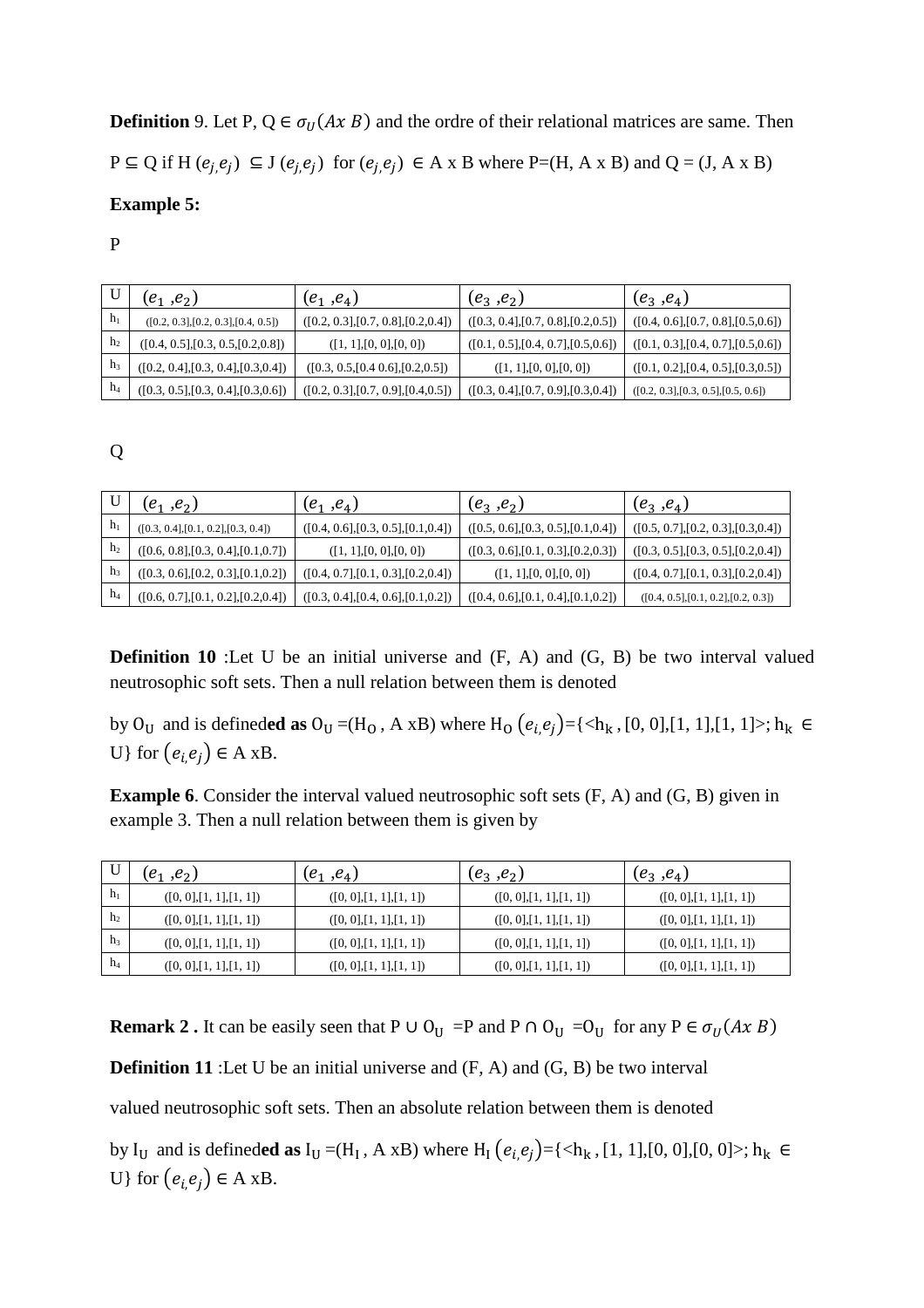**Example 7.** Consider the interval valued neutrosophic soft sets  $(F, A)$  and  $(G, B)$  given in example 3. Then an absolute relation between them is given by

|                | $(e_1, e_2)$             | $(e_1, e_4)$             | $(e_3, e_2)$             | $(e_3, e_4)$             |
|----------------|--------------------------|--------------------------|--------------------------|--------------------------|
| $h_1$          | ([1, 1], [0, 0], [0, 0]) | ([1, 1], [0, 0], [0, 0]) | ([1, 1], [0, 0], [0, 0]) | ([1, 1], [0, 0], [0, 0]) |
| h <sub>2</sub> | ([1, 1], [0, 0], [0, 0]) | ([1, 1], [0, 0], [0, 0]) | ([1, 1], [0, 0], [0, 0]) | ([1, 1], [0, 0], [0, 0]) |
| h <sub>3</sub> | ([1, 1], [0, 0], [0, 0]) | ([1, 1], [0, 0], [0, 0]) | ([1, 1], [0, 0], [0, 0]) | ([1, 1], [0, 0], [0, 0]) |
| $\rm{h}_4$     | ([1, 1], [0, 0], [0, 0]) | ([1, 1], [0, 0], [0, 0]) | ([1, 1], [0, 0], [0, 0]) | ([1, 1], [0, 0], [0, 0]) |

**Remark 3 .** It can be easily seen that P ∪  $I_U = I_U$  and P ∩  $I_U = P$  for any P  $\in \sigma_U(A \times B)$ 

**Definition 12** :Let  $\tau$  be a sub-collection of interval valued neutrosophic soft set relations of the same order belonging to  $\sigma_U(Ax B)$ . Then  $\tau$  is said to form a relational topology over  $\sigma_{II}(Ax B)$  if the following conditions are satisfied:

- (i)  $0_{\text{II}}, I_{\text{II}} \in \tau$
- $(ii)$
- (iii) If  $P_1$ ,  $P_2 \in \tau$ , then  $P_1 \cap P_2 \in \tau$

Then we say that  $(\sigma_U(A \times B) , \tau)$  is a conditional relational topological space

**Example 8:** Consider example 3. Then the collection  $\tau = \{O_{\text{U}}$ , I<sub>U</sub>, P, Q forms a relational topology on  $\sigma_{II}(Ax B)$ .

# **IV .Various type of interval valued neutrosophic soft relation**

In this section, we present some basic properties of IVNSS relation. Let  $P \in \sigma_{II}(Ax B)$  and  $P=(H, A \times B)$  and  $Q=(J, A \times B)$  whose relational matrix is a square matrix

**Defintion 13.** An IVNSS-relation P is said to be reflexive if for  $(e_i, e_j) \in A \times B$  and  $h_k \in$ U, such that  $\mu_{H(e_i,e_j)}(h_k)|_{(m,n)} = [1, 1]$ ,  $\nu_{H(e_i,e_j)}(h_k)|_{(m,n)} = [0, 0]$  and  $\omega_{H(e_i,e_j)}(h_k)|_{(m,n)}$  $= [0 0]$  for  $m = n=k$ 

**Example 9**:  $U = \{h_1, h_2, h_3, h_4\}$  Let us consider the interval valued neutrosophic soft sets (F, A) and (G, B) where A= { $e_1$ ,  $e_3$ } and B ={ $e_2$ ,  $e_4$ } then a reflexive IVNSS-relation between them is

|                | $(e_1, e_2)$                         | $(e_1, e_4)$                         | $(e_3, e_2)$                         | $(e_3, e_4)$                         |
|----------------|--------------------------------------|--------------------------------------|--------------------------------------|--------------------------------------|
| $h_1$          | ([1, 1], [0, 0], [0, 0])             | ([0.4, 0.6], [0.7, 0.8], [0.1, 0.4]) | ([0.4, 0.6], [0.7, 0.8], [0.1, 0.4]) | ([0.4, 0.6], [0.7, 0.8], [0.1, 0.4]) |
| h <sub>2</sub> | ([0.6, 0.8], [0.3, 0.4], [0.1, 0.7]) | ([1, 1], [0, 0], [0, 0])             | ([0.1, 0.5], [0.4, 0.7], [0.5, 0.6]) | ([0.1, 0.5], [0.4, 0.7], [0.5, 0.6]) |
| h3             | ([0.3, 0.6], [0.2, 0.7], [0.3, 0.4]) | ([0.4, 0.7], [0.1, 0.3], [0.2, 0.4]) | ([1, 1], [0, 0], [0, 0])             | ([0.4, 0.7], [0.1, 0.3], [0.2, 0.4]) |
| $\rm{h}_4$     | ([0.6, 0.7], [0.3, 0.4], [0.2, 0.4]) | ([0.3, 0.4], [0.7, 0.9], [0.1, 0.2]) | ([0.3, 0.4], [0.7, 0.9], [0.1, 0.2]) | ([1, 1], [0, 0], [0, 0])             |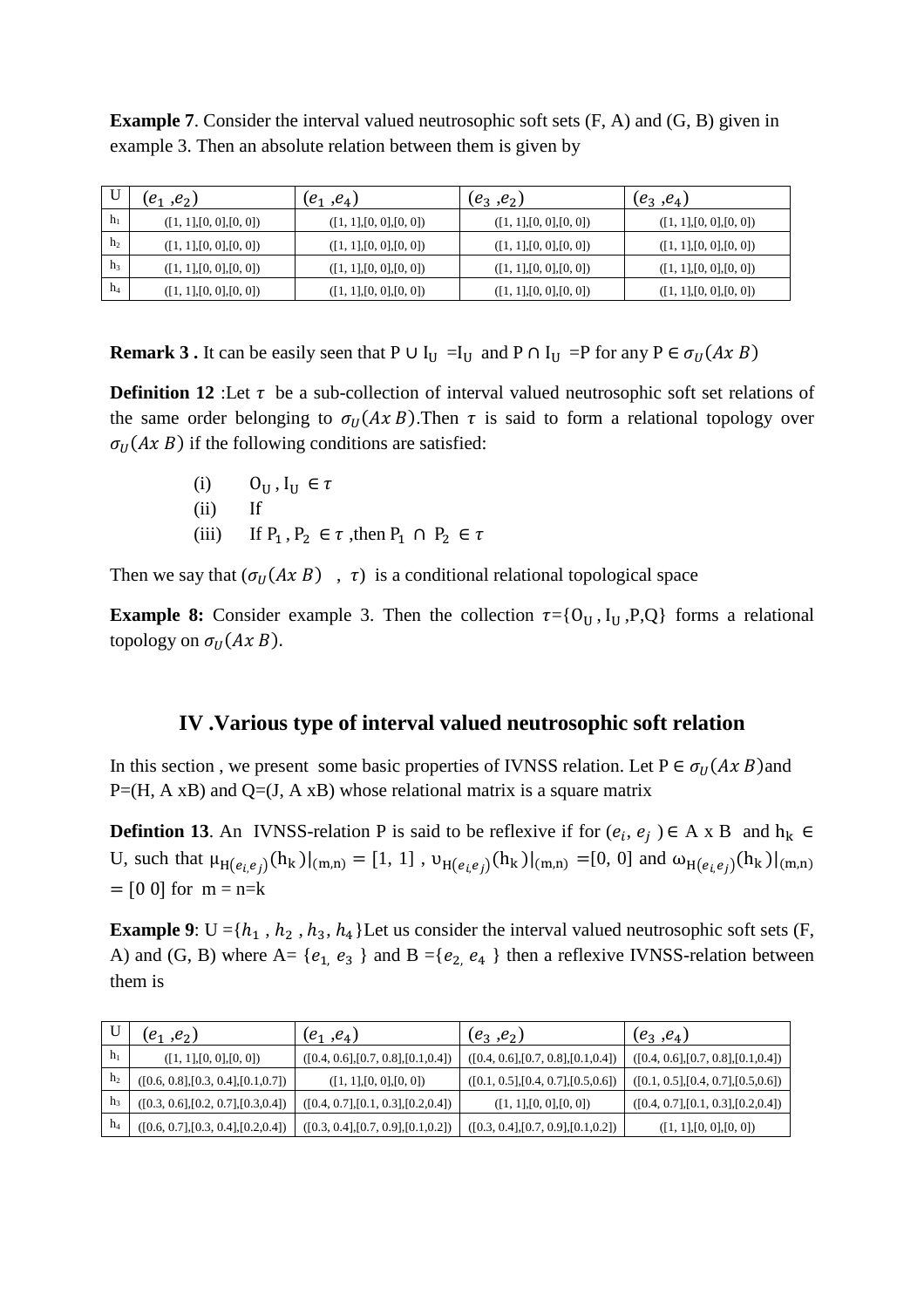**Defintion 14.** An IVNSS-relation P is said to be anti- reflexive if for  $(e_i, e_j) \in A \times B$  and  $h_k \in U$ , such that  $\mu_{H(e_i,e_j)}(h_k)|_{(m,n)} = [0, 0]$ ,  $\nu_{H(e_i,e_j)}(h_k)|_{(m,n)} = [0, 0]$  and  $\omega_{H(e_i,e_j)}(h_k)|_{(m,n)} = [1\ 1]$  for  $m = n=k$ 

**Example 10**: let  $U = \{h_1, h_2, h_3, h_4\}$ . Let us consider the interval valued neutrosophic soft sets (F, A) and (G, B) where A= { $e_1$ ,  $e_3$ } an B ={ $e_2$ ,  $e_4$ } then an anti-reflexive IVNSSrelation between them is

|                | $(e_1, e_2)$                         | $(e_1, e_4)$                         | $(e_3, e_2)$                         | $(e_3, e_4)$                         |
|----------------|--------------------------------------|--------------------------------------|--------------------------------------|--------------------------------------|
| h <sub>1</sub> | ([0, 0], [0, 0], [1, 1])             | ([0.4, 0.6], [0.7, 0.8], [0.1, 0.4]) | ([0.4, 0.6], [0.7, 0.8], [0.1, 0.4]) | ([0.4, 0.6], [0.7, 0.8], [0.1, 0.4]) |
| h <sub>2</sub> | ([0.6, 0.8], [0.3, 0.4], [0.1, 0.7]) | ([0, 0], [0, 0], [1, 1])             | ([0.1, 0.5], [0.4, 0.7], [0.5, 0.6]) | ([0.1, 0.5], [0.4, 0.7], [0.5, 0.6]) |
| h <sub>3</sub> | ([0.3, 0.6], [0.2, 0.7], [0.3, 0.4]) | ([0.4, 0.7], [0.1, 0.3], [0.2, 0.4]) | ([0, 0], [0, 0], [1, 1])             | ([0.4, 0.7], [0.1, 0.3], [0.2, 0.4]) |
| $h_4$          | ([0.6, 0.7], [0.3, 0.4], [0.2, 0.4]) | ([0.3, 0.4], [0.7, 0.9], [0.1, 0.2]) | ([0.3, 0.4], [0.7, 0.9], [0.1, 0.2]) | ([0, 0], [0, 0], [1, 1])             |

**Defintion 15**. An IVNSS-relation P is said to be symmetric if for  $(e_i, e_j) \in A \times B$  and  $h_k \in$ U,  $\exists$   $(e_i, e_j) \in A$  x B and  $h_l \in U$  such that  $\mu_{H(e_i,e_j)}(h_k)|_{(m,n)} = \mu_{H(e_p,e_q)}(h_l)|_{(n,m)}$ ,  $v_{H(e_i,e_j)}(h_k)|_{(m,n)} = v_{H(e_p,e_q)}(h_l)|_{(n,m)}$  and  $\omega_{H(e_i,e_j)}(h_k)|_{(m,n)} = \omega_{H(e_p,e_q)}(h_l)|_{(n,m)}$ 

**Example 11**: let  $U = \{h_1, h_2, h_3, h_4\}$ . Let us consider the interval valued neutrosophic soft sets (F, A) and (G, B) where A= { $e_1$ ,  $e_3$ } an B ={ $e_2$ ,  $e_4$ } then a symmetric IVNSS-relation between them is

|                | $(e_1, e_2)$                         | $(e_1, e_4)$                         | $(e_3, e_2)$                         | $(e_3, e_4)$                         |
|----------------|--------------------------------------|--------------------------------------|--------------------------------------|--------------------------------------|
| $h_1$          | ([0.3, 0.4], [0.7, 0.9], [0.1, 0.2]) | ([0.5, 0.6], [0.6, 0.7], [0.3, 0.4]) | ([0.3, 0.6], [0.5, 0.7], [0.2, 0.4]) | ([0.4, 0.6], [0.3, 0.4], [0.3, 0.4]) |
| h <sub>2</sub> | ([0.5, 0.6], [0.6, 0.7], [0.3, 0.4]) | ([0, 0], [1, 1], [1, 1])             | ([0.4, 0.7], [0.1, 0.3], [0.2, 0.4]) | ([0.3, 0.4], [0.7, 0.9], [0.1, 0.2]) |
| h3             | ([0.3, 0.6], [0.5, 0.7], [0.2, 0.4]) | ([0.4, 0.7], [0.1, 0.3], [0.2, 0.4]) | ([0.4, 0.6], [0.1, 0.3], [0.2, 0.5]) | ([0.4, 0.5], [0.3, 0.4], [0.1, 0.4]) |
| $h_4$          | ([0.4, 0.6], [0.3, 0.4], [0.3, 0.4]) | ([0.3, 0.4], [0.7, 0.9], [0.1, 0.2]) | ([0.4, 0.5], [0.3, 0.4], [0.1, 0.4]) | ([0.2, 0.7], [0.3, 0.4], [0.6, 0.7]) |

**Defintion 16.** An IVNSS-relation P is said to be anti-symmetric if for each  $(e_i, e_j) \in A \times B$ and  $h_k \in U$ ,  $\exists$   $(e_i, e_j) \in A$  x B and  $h_l \in U$  such that either  $\mu_{H(e_i,e_j)}(h_k)|_{(m,n)} \neq$  $\mu_{H(e_p,e_q)}(h_1)|_{(n,m)}$ ,  $\nu_{H(e_i,e_j)}(h_k)|_{(m,n)} \neq \nu_{H(e_p,e_q)}(h_1)|_{(n,m)}$  and  $\omega_{H(e_i,e_j)}(h_k)|_{(m,n)}$  $\neq \omega_{\text{H}(e_n,e_q)}(\text{h}_1)|_{(n,m)}$  $(h_1)|_{(n,m)}$  or  $\mu_{H(e_i,e_j)}(h_k)|_{(m,n)} = \mu_{H(e_p,e_q)}(h_1)|_{(n,m)}$  [ 0, 0],  $v_{H(e_i,e_j)}(h_k)|_{(m,n)} = v_{H(e_p,e_q)}(h_l)|_{(n,m)} = [ 0 0 0 ]$  and  $\omega_{H(e_i,e_j)}(h_k)|_{(m,n)}$  $= \omega_{H(e_p,e_q)}(h_1)|_{(n,m)} = [1, 1]$ 

**Example 12**: let  $U = \{h_1, h_2, h_3, h_4\}$ . Let us consider the interval valued neutrosophic soft sets (F, A) and (G, B) where  $A = \{e_1, e_3\}$  an  $B = \{e_2, e_4\}$  then an anti-symmetric IVNSSrelation between them is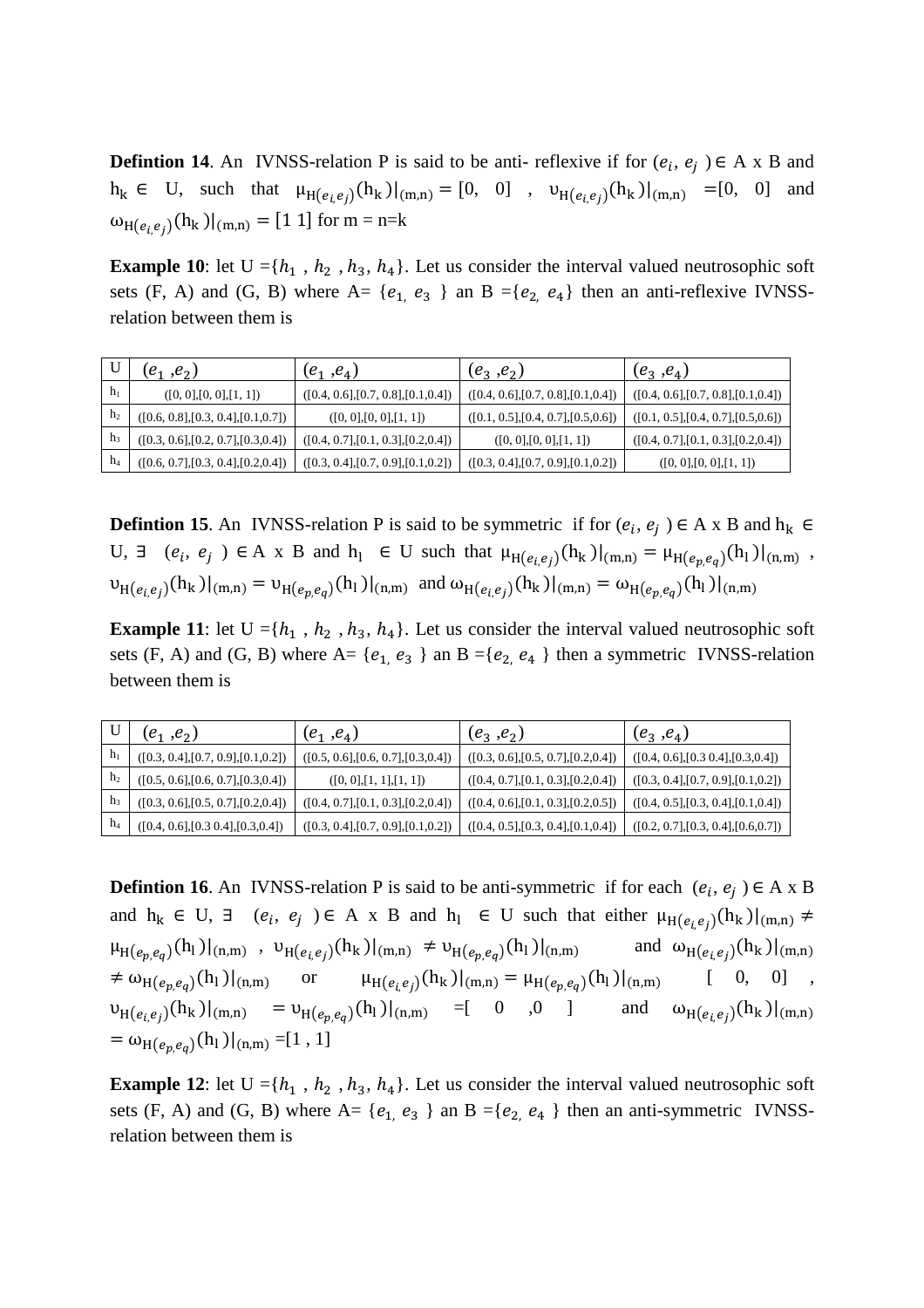|                | $(e_1, e_2)$                         | $(e_1, e_4)$                         | $(e_3, e_2)$                         | $(e_3, e_4)$                         |
|----------------|--------------------------------------|--------------------------------------|--------------------------------------|--------------------------------------|
| $h_1$          | ([0.3, 0.4], [0.7, 0.9], [0.1, 0.2]) | ([0.5, 0.6], [0.6, 0.7], [0.3, 0.4]) | ([0.3, 0.6], [0.5, 0.7], [0.2, 0.4]) | ([0, 0], [0, 0], [1, 1])             |
| h <sub>2</sub> | ([0.5, 0.6], [0.6, 0.7], [0.3, 0.4]) | ([0, 0], [1, 1], [1, 1])             | ([0.4, 0.7], [0.1, 0.3], [0.2, 0.4]) | ([0.3, 0.4], [0.7, 0.9], [0.1, 0.2]) |
| h <sub>3</sub> | ([0.3, 0.6], [0.5, 0.7], [0.2, 0.4]) | ([0.4, 0.7], [0.1, 0.3], [0.2, 0.4]) | ([0.4, 0.6], [0.1, 0.3], [0.2, 0.5]) | ([0.4, 0.5], [0.3, 0.4], [0.1, 0.4]) |
| $h_4$          | ([0, 0], [0, 0], [1, 1])             | ([0.3, 0.4], [0.7, 0.9], [0.1, 0.2]) | ([0, 0], [0, 0], [1, 1])             | ([0.2, 0.7], [0.3, 0.4], [0.6, 0.7]) |

**Defintion 17**. An IVNSS-relation P is said to be perfectly anti-symmetric if for each  $(e_i, e_j)$ ) ∈ A x B and  $h_k$  ∈ U,  $\exists$  ( $e_i$ ,  $e_j$ ) ∈ A x B and  $h_l$  ∈ U such that whenever inf  $\mu_{H(e_i,e_j)}(h_k)|_{(m,n)} > 0$ , inf  $\nu_{H(e_i,e_j)}(h_k)|_{(m,n)} > 0$  and inf  $\omega_{H(e_i,e_j)}(h_k)|_{(m,n)} > 0$ ,  $\mu_{H(e_p,e_q)}(h_1)|_{(n,m)} = [0, 0]$ ,  $\nu_{H(e_p,e_q)}(h_1)|_{(n,m)} = [0, 0]$  and  $\omega_{H(e_p,e_q)}(h_1)|_{(n,m)} = [1, 1]$ 

**Example 13**: let  $U = \{h_1, h_2, h_3, h_4\}$ . Let us consider the interval valued neutrosophic soft sets (F, A) and (G, B) where A=  $\{e_1, e_3\}$  an B = $\{e_2, e_4\}$  then a perfectly anti-symmetric IVNSS-relation between them is

|                | $(e_1^-,e_2^+)$                      | $(e_1^-,e_4^+)$                      | $(e_3, e_2)$                         | $(e_3, e_4)$                         |
|----------------|--------------------------------------|--------------------------------------|--------------------------------------|--------------------------------------|
| H1             | ([0.3, 0.4], [0.7, 0.9], [0.1, 0.2]) | ([0.5, 0.6], [0.6, 0.7], [0.3, 0.4]) | ([0.3, 0.6], [0.5, 0.7], [0.2, 0.4]) | ([0, 0], [0, 0], [1, 1])             |
| h <sub>2</sub> | ([0, 0], [0, 0], [1, 1])             | ([0.4, 0.7], [0.1, 0.3], [0.2, 0.4]) | ([0.4, 0.6], [0.1, 0.3], [0.2, 0.5]) | ([0, 0], [0, 0], [1, 1])             |
| h <sub>3</sub> | ([0.3, 0.6], [0.5, 0.7], [0.2, 0.4]) | ([0, 0], [0, 0], [1, 1])             | ([0.4, 0.6], [0.1, 0.3], [0.2, 0.5]) | ([0, 0.5], [0, 0.4], [0, 0.4])       |
| $h_4$          | ([0, 0.6], [0, 0.2], [0, 1])         | ([0.3, 0.4], [0.7, 0.9], [0.1, 0.2]) | ([0, 0.6], [0, 0.3], [0, 0.5])       | ([0.2, 0.7], [0.3, 0.4], [0.6, 0.7]) |

In the following, we define two composite of interval valued neutrosophic soft relation.

**Definition 18 : Let P**,  $Q \in \sigma_U(AxA)$  and P =(H,AxA), Q=(J,AxA) and the order of their relational matrices are same.Then the compostion of P and Q, denoted by P\*Q is defined by P\*Q =(H∘ J,AxA) where H∘ J :AxA → IVNS(U)

Is defined as  $(H \circ J) (e_{i,}e_j) = {\langle h_k, \mu_{(H \circ J) (e_{i,}e_j)}(h_k), \nu_{(H \circ J) (e_{i,}e_j)}(h_k), \omega_{(H \circ J) (e_{i,}e_j)}(h_k) \rangle : h_k \in U}$ 

Where

 $\mu_{(H \circ J)(e_i,e_j)}(h_k) = [\max_l (\min(intf \mu_{H(e_i,e_l)}(h_k), \inf \mu_{J(e_l,e_j)}(h_k)))$ , max<sub>l</sub>(min(*sup* μ<sub>H(e<sub>i,el</sub>)(h<sub>k</sub>),sup μ<sub>J(e<sub>i,ej</sub>)(h<sub>k</sub>)))],</sub></sub>

 $\upsilon_{(H\circ J)(e_i,e_j)}(h_k)$ =[ min<sub>l</sub>(max(inf  $\upsilon_{H(e_i,e_l)}(h_k)$ ,inf  $\upsilon_{J(e_l,e_j)}(h_k)$ )), min<sub>l</sub>(max(sup  $\upsilon_{H(e_i,e_l)}(h_k)$ ,sup  $\upsilon_{J(e_l,e_j)}(h_k)$ ))],

And

 $\omega_{(H\circ J)(e_i,e_j)}(h_k) = [\ \min_l (\max(\inf \omega_{H(e_i,e_l)}(h_k),\inf \omega_{J(e_l,e_j)}(h_k)))\ , \min_l (\max(\sup \omega_{H(e_i,e_l)}(h_k),\sup \omega_{J(e_l,e_j)}(h_k))) ]$ 

For  $(e_i e_i) \in A x A$ 

**Example** 14:  $U = \{h_1, h_2, h_3, h_4\}$ . let us consider the interval valued neutrosophic soft sets (F,A) and (G,A) where  $A = \{e_1, e_2\}$ . Let P,  $Q \in \sigma_U(AxA)$  and P =(H, AxA), Q=(J,AxA) where P: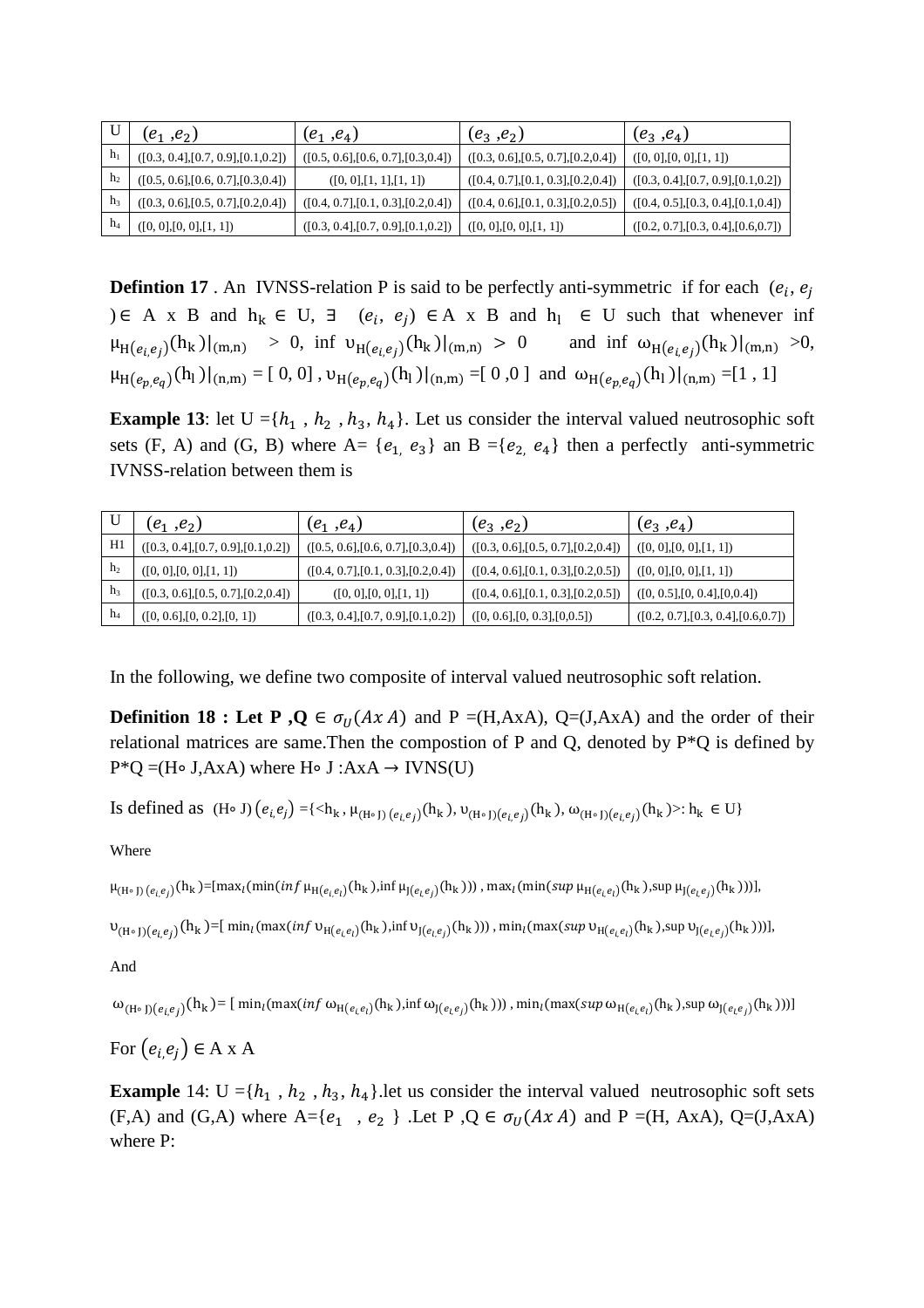|                | $(e_1, e_2)$                         | $(e_1^-,e_4^+)$                      | $(e_3, e_2)$                         | $(e_3, e_4)$                         |
|----------------|--------------------------------------|--------------------------------------|--------------------------------------|--------------------------------------|
| H1             | ([0.3, 0.4], [0.3, 0.4], [0.1, 0.2]) | ([0.2, 0.4], [0.3, 0.5], [0.3, 0.4]) | ([0.2 0.5], [0.3, 0.4], [0.3, 0.4])  | ([0.2, 0.3], [0.3, 0.6], [0.2, 0.3]) |
| h <sub>2</sub> | ([1, 1], [0, 0], [1, 1])             | ([0.1, 0.2], [0, 0], [0.2, 0.5])     | ([0.4, 0.5], [0.1, 0.3], [0.3, 0.5]) | ([0.4, 0.7], [0.1, 0.3], [1, 1])     |
| h <sub>3</sub> | ([0.2, 0.6], [0.1, 0.4], [0.3, 0.4]) | ([0.2, 0.6], [0.1, 0.3], [1, 1])     | ([0.2, 0.3], [0.1, 0.3], [0.2, 0.5]) | ([0.2, 0.5], [0.2, 0.3], [0, 0.4])   |
| $h_4$          | ([0.2, 0.4], [0.3, 0.5], [0, 1])     | ([0.3, 0.4], [0.4, 0.5], [0.3, 0.4]) | ([0.3, 0.4], [0.2, 0.3], [0.0.5])    | ([0, 0.2], [0.4, 0.5], [0.6, 0.7])   |

Q:

|                | $(e_1, e_2)$                         | $(e_1, e_4)$                         | $(e_3, e_2)$                         | $(e_3, e_4)$                         |
|----------------|--------------------------------------|--------------------------------------|--------------------------------------|--------------------------------------|
| H1             | ([0.5, 0.8], [0.1, 0.2], [0.1, 0.2]) | ([0.2, 0.3], [0.3, 0.6], [0.3, 0.4]) | ([0.2 0.5], [0.3, 0.5], [0.2, 0.4])  | ([0.2, 0.4], [0.2, 0.3], [1, 1])     |
| h <sub>2</sub> | ([0.4, 0.5], [0.2, 0.4], [1, 1])     | ([0.4, 0.6], [0.2, 0.3], [0.2, 0.4]) | ([0.4, 0.5], [0.4, 0.5], [0.2, 0.5]) | ([0.4, 0.5], [0.1, 0.2], [1, 1])     |
| h <sub>3</sub> | ([0.2, 0.3], [0.5, 0.6], [0.2, 0.4]) | ([0.3, 0.4], [0.4, 0.5], [1, 1])     | ([0.7, 0.8], [0.1, 0.2], [0.2, 0.5]) | ([0.3, 0.5], [0.3, 0.4], [0, 0.4])   |
| h              | ([0.3, 0.5], [0.3, 0.4], [0, 1])     | ([0.3, 0.5], [0.2, 0.4], [0.1, 0.2]) | ([0.2, 0.4], [0.2, 0.3], [0.0.5])    | ([0.3, 0.7], [0.1, 0.3], [0.6, 0.7]) |
| $\sim$         |                                      |                                      |                                      |                                      |

Then

P\*Q

|                | $(e_1^-,e_2^+)$                      | $(e_1, e_4)$                         | $(e_3, e_2)$                         | $(e_3, e_4)$                         |
|----------------|--------------------------------------|--------------------------------------|--------------------------------------|--------------------------------------|
| H1             | ([0.3, 0.4], [0.3, 0.4], [0.1, 0.2]) | ([0.2, 0.4], [0.3, 0.5], [0.2, 0.3]) | ([0.2 0.5], [0.3, 0.4], [0.2, 0.4])  | ([0.2, 0.3], [0.2, 0.6], [0.3, 0.4]) |
| h <sub>2</sub> | ([0.4, 0.5], [0.2, 0.4], [0.3, 0.5]) | ([0.1, 0.6], [0.1, 0.2], [0.2, 0.5]) | ([0.4, 0.5], [0.2, 0.4], [0.2, 0.5]) | ([0.4, 0.5], [0.1, 0.3], [0.3, 0.5]) |
| h3             | ([0.2, 0.6], [0.1, 0.3], [0, 0.4])   | ([0.2, 0.5], [0.3, 0.4], [0.1, 0.4]) | ([0.2, 0.5], [0.2, 0.3], [0.2, 0.4]) | ([0.2, 0.5], [0.3, 0.4], [0.2, 0.5]) |
| $\hbar$        | ([0.2, 0.4], [0.3, 0.5], [0, 0.2])   | ([0.3, 0.4], [0.2, 0.5], [0.3, 0.4]) | ([0.3, 0.4], [0.2, 0.4], [0.2, 0.5]) | ([0.3, 0.4], [0.3, 0.4], [0.2, 0.5]) |

**Definition 19 : Let P**,  $Q \in \sigma_U(AxA)$  and P =(H,AxA), Q=(J,AxA) and the order of their relational matrices are same.Then the compostion of P and Q, denoted by P∘ Q is defined by P∘ Q =(H∘ J,AxA) where H∘ J :AxA → IVNS(U)

Is defined as  $(H \circ J) (e_{i,}e_{j}) = {\langle h_{k}, \mu_{(H \circ J) (e_{i,}e_{j})}(h_{k}), \nu_{(H \circ J) (e_{i,}e_{j})}(h_{k}), \omega_{(H \circ J) (e_{i,}e_{j})}(h_{k}) \rangle : h_{k} \in U}$ 

Whre

 $\mu_{(H \circ J)(e_i,e_j)}(h_k) = [min_l(max(inf \mu_{H(e_i,e_l)}(h_k),inf \mu_{J(e_l,e_j)}(h_k)))$ ,  $min_l(max(sup \mu_{H(e_i,e_l)}(h_k),sup \mu_{J(e_l,e_j)}(h_k)))]$ ,

 $\upsilon_{(H\circ J)(e_i,e_j)}(h_k)$ =[ max<sub>l</sub>(min(inf  $\upsilon_{H(e_i,e_l)}(h_k)$ ,inf  $\upsilon_{J(e_l,e_j)}(h_k)$ )) , max<sub>l</sub>(min(sup  $\upsilon_{H(e_i,e_l)}(h_k)$ ,sup  $\upsilon_{J(e_l,e_j)}(h_k)$ ))],

And

 $\omega_{(H\circ J)(e_i,e_j)}(h_k) = [\; \max_l (\min(\mathop{\inf}\limits_{\omega_{H(e_i,e_l)}(h_k), \inf}\omega_{J(e_l,e_j)}(h_k))) \,, \\ \max_l (\min(\mathop{\sup}\limits_{\omega_{H(e_i,e_l)}(h_k), \sup}\omega_{J(e_l,e_j)}(h_k))) ]$ 

For  $(e_i e_i) \in A x A$ 

**Example 15** :Let  $U = \{h_1, h_2, h_3, h_4\}$ . let us consider the interval valued neutrosophic soft sets (F,A) and (G,A) where A={ $e_1$ ,  $e_2$ }. Let P, Q  $\in \sigma_U(AxA)$  and P =(H, AxA), Q=(J,AxA) where P: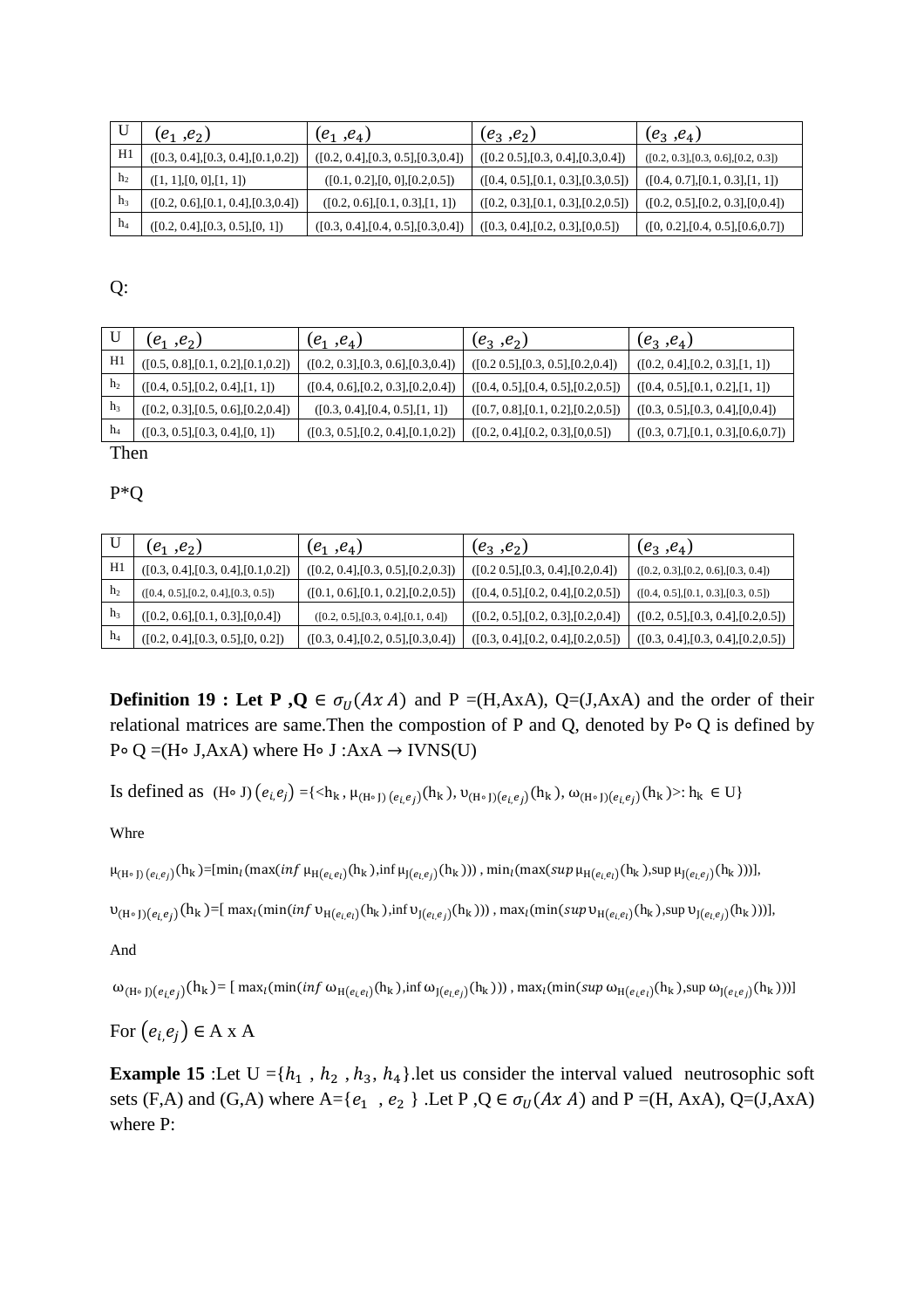|                  | $(e_1, e_2)$                         | $(e_1, e_4)$                         | $(e_3, e_2)$                         | $(e_3, e_4)$                         |
|------------------|--------------------------------------|--------------------------------------|--------------------------------------|--------------------------------------|
| H1               | ([0.3, 0.4], [0.3, 0.4], [0.1, 0.2]) | ([0.2, 0.4], [0.3, 0.5], [0.3, 0.4]) | ([0.2 0.5], [0.3, 0.4], [0.3, 0.4])  | ([0.2, 0.3], [0.3, 0.6], [0.2, 0.3]) |
| h <sub>2</sub>   | ([1, 1], [0, 0], [1, 1])             | ([0.1, 0.2], [0, 0], [0.2, 0.5])     | ([0.4, 0.5], [0.1, 0.3], [0.3, 0.5]) | ([0.4, 0.7], [0.1, 0.3], [1, 1])     |
| h <sub>3</sub>   | ([0.2, 0.6], [0.1, 0.4], [0.3, 0.4]) | ([0.2, 0.6], [0.1, 0.3], [1, 1])     | ([0.2, 0.3], [0.1, 0.3], [0.2, 0.5]) | ([0.2, 0.5], [0.2, 0.3], [0, 0.4])   |
| $\mathbf{h}_{4}$ | ([0.2, 0.4], [0.3, 0.5], [0, 1])     | ([0.3, 0.4], [0.4, 0.5], [0.3, 0.4]) | ([0.3, 0.4], [0.2, 0.3], [0.0.5])    | ([0, 0.2], [0.4, 0.5], [0.6, 0.7])   |

Q:

|                | $(e_1, e_2)$                         | $(e_1, e_4)$                         | $(e_3, e_2)$                         | $(e_3, e_4)$                         |
|----------------|--------------------------------------|--------------------------------------|--------------------------------------|--------------------------------------|
| H1             | ([0.5, 0.8], [0.1, 0.2], [0.1, 0.2]) | ([0.2, 0.3], [0.3, 0.6], [0.3, 0.4]) | ([0.2 0.5], [0.3, 0.5], [0.2, 0.4])  | ([0.2, 0.4], [0.2, 0.3], [1, 1])     |
| h <sub>2</sub> | ([0.4, 0.5], [0.2, 0.4], [1, 1])     | ([0.4, 0.6], [0.2, 0.3], [0.2, 0.4]) | ([0.4, 0.5], [0.4, 0.5], [0.2, 0.5]) | ([0.4, 0.5], [0.1, 0.2], [1, 1])     |
| h <sub>3</sub> | ([0.2, 0.3], [0.5, 0.6], [0.2, 0.4]) | ([0.3, 0.4], [0.4, 0.5], [1, 1])     | ([0.7, 0.8], [0.1, 0.2], [0.2, 0.5]) | ([0.3, 0.5], [0.3, 0.4], [0, 0.4])   |
| h              | ([0.3, 0.5], [0.3, 0.4], [0, 1])     | ([0.3, 0.5], [0.2, 0.4], [0.1, 0.2]) | ([0.2, 0.4], [0.2, 0.3], [0, 0.5])   | ([0.3, 0.7], [0.1, 0.3], [0.6, 0.7]) |
| TT1.           |                                      |                                      |                                      |                                      |

Then

P∘Q

|                | $(e_1, e_2)$                         | $(e_1, e_4)$                         | $(e_3, e_2)$                         | $(e_3, e_4)$                         |
|----------------|--------------------------------------|--------------------------------------|--------------------------------------|--------------------------------------|
| H1             | ([0.2, 0.5], [0.3, 0.4], [0.3, 0.4]) | ([0.2, 0.4], [0.3, 0.4], [0.3, 0.4]) | ([0.2 0.4], [0.3, 0.4], [0.2, 0.4])  | ([0.2, 0.3], [0.2, 0.6], [0.3, 0.4]) |
| h <sub>2</sub> | ([0.4, 0.5], [0.1, 0.3], [0.2, 0.5]) | ([0.4, 0.5], [0.1, 0.3], [0.3, 0.5]) | ([0.4, 0.5], [0.1, 0.3], [0.2, 0.5]) | ([0.4, 0.5], [0.1, 0.3], [1, 1])     |
| h <sub>3</sub> | ([0.2, 0.3], [0.2, 0.3], [1,1])      | ([0.2, 0.4], [0.2, 0.4], [0.3, 0.5]) | ([0.2, 0.5], [0.2, 0.4], [0.2, 0.5]) | ([0.2, 0.5], [0.1, 0.3], [1,1])      |
| $h_4$          | ([0.3, 0.4], [0.3, 0.4], [0.3, 0.7]) | ([0.2, 0.4], [0.3, 0.5], [0.2, 0.5]) | ([0.2, 0.5], [0.4, 0.5], [0.2, 0.5]) | ([0.2, 0.4], [0.2, 0.3], [0.6, 0.7]) |

**Definition 20** : Let  $P \in \sigma_U(Ax \land A)$  and  $P = (H, AxA)$ . Then P is called transitive IVNSS-relation if P\*P ⊆ P, i.e  $\bigcup (H(e_i,e_l) \cap H(e_l,e_i)) \subseteq H(e_i,e_i)$ , i.e,

Max(inf  $\mu_{H(e_i,e_l)}(h_k)$ , inf  $\mu_{H(e_l,e_j)}(h_k) \leq \inf \mu_{H(e_i,e_j)}(h_k)$ ,

 $\text{Max}(\sup \mu_{H(e_i, e_l)}(h_k), \sup \mu_{H(e_l, e_j)}(h_k)) \leq \sup \mu_{H(e_i, e_j)}(h_k),$ 

 $\text{Min}(\inf v_{H(e_i,e_l)}(h_k), \inf v_{H(e_l,e_j)}(h_k)) \leq \inf v_{H(e_i,e_j)}(h_k),$ 

 $\text{Min}(\sup \nu_{H(e_i,e_l)}(h_k), \sup \nu_{H(e_l,e_j)}(h_k)) \leq \sup \nu_{H(e_i,e_j)}(h_k),$ 

 $\text{Min}(\inf \omega_{H(e_i,e_l)}(h_k), \inf \omega_{H(e_l,e_j)}(h_k)) \leq \inf \omega_{H(e_i,e_j)}(h_k),$ 

 $\text{Min}(\sup \omega_{H(e_i,e_l)}(h_k), \sup \omega_{H(e_l,e_j)}(h_k)) \leq \sup \omega_{H(e_i,e_j)}(h_k),$ 

**Example 16:** Let  $U = \{h_1, h_2, h_3, h_4\}$ . let us consider the interval valued neutrosophic soft sets (F,A) and (G,A) where A={ $e_1$ ,  $e_2$ }. Let P, Q  $\in \sigma_U(Ax \land A)$  and P =(H, AxA), Q=(J,AxA) where P: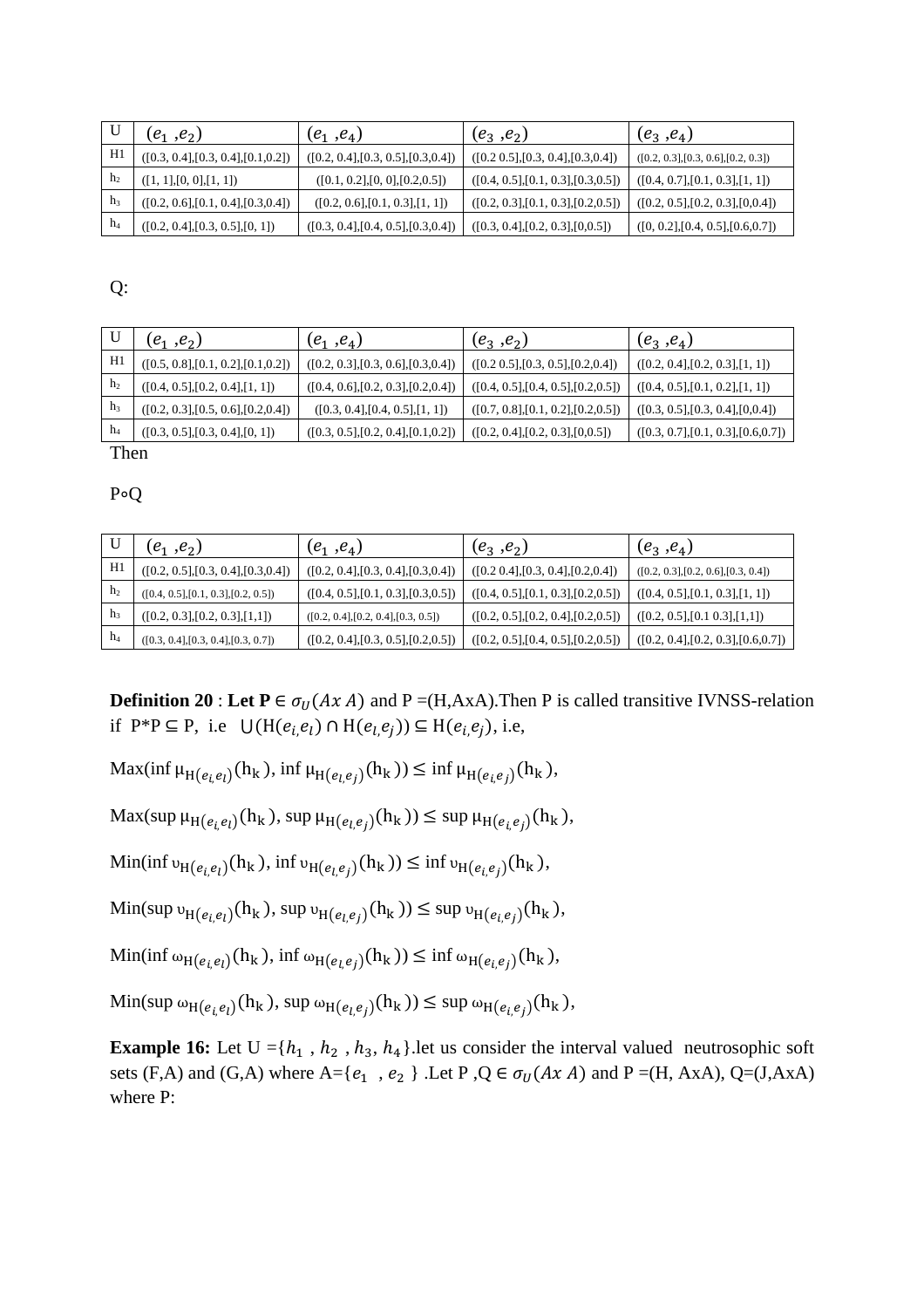|                | $(e_1, e_2)$                         | $(e_1, e_4)$                         | $(e_3, e_2)$                         | $(e_3, e_4)$                       |
|----------------|--------------------------------------|--------------------------------------|--------------------------------------|------------------------------------|
| H1             | ([0.3, 0.4], [0.3, 0.4], [0.1, 0.2]) | ([0.2, 0.4], [0.3, 0.5], [0.3, 0.4]) | ([0.2 0.5], [0.3, 0.4], [0.2, 0.4])  | ([0.2, 0.3], [0.3, 0.6], [1, 1])   |
| h <sub>2</sub> | ([1, 1], [0, 0], [1, 1])             | ([0.1, 0.2], [0, 0], [0.2, 0.4])     | ([0.4, 0.5], [0.1, 0.3], [0.2, 0.5]) | ([0.4, 0.7], [0.1, 0.3], [1, 1])   |
| h <sub>3</sub> | ([0.2, 0.6], [0.1, 0.4], [0.2, 0.4]) | ([0.2, 0.6], [0.1, 0.3], [1, 1])     | ([0.2, 0.3], [0.1, 0.3], [0.2, 0.5]) | ([0.2, 0.5], [0.2, 0.3], [0, 0.4]) |
| $h_4$          | ([0.2, 0.4], [0.3, 0.5], [0, 1])     | ([0.3, 0.4], [0.4, 0.5], [0.1, 0.2]) | ([0.3, 0.4], [0.2, 0.3], [0, 0.5])   | ([0, 0.2], [0.4, 0.5], [0.6, 0.7]) |

# Then P\*P

|                | $(e_1, e_2)$                         | $(e_1, e_4)$                         | $(e_3, e_2)$                         | $(e_3, e_4)$                       |
|----------------|--------------------------------------|--------------------------------------|--------------------------------------|------------------------------------|
| H1             | ([0.3, 0.4], [0.3, 0.4], [0.1, 0.2]) | ([0.2, 0.4], [0.3, 0.5], [0.3, 0.4]) | ([0.2 0.5], [0.3, 0.4], [0.2, 0.4])  | ([0.2, 0.3], [0.3, 0.6], [1, 1])   |
| h <sub>2</sub> | ([1, 1], [0, 0], [1, 1])             | ([0.1, 0.2], [0, 0], [0.2, 0.4])     | ([0.4, 0.5], [0.1, 0.3], [0.2, 0.5]) | ([0.4, 0.7], [0.1, 0.3], [1, 1])   |
| h <sub>3</sub> | ([0.2, 0.6], [0.1, 0.4], [0.2, 0.4]) | ([0.2, 0.6], [0.1, 0.3], [1, 1])     | ([0.2, 0.3], [0.1, 0.3], [0.2, 0.5]) | ([0.2, 0.5], [0.2, 0.3], [0.0.4])  |
| h <sub>4</sub> | ([0.2, 0.4], [0.3, 0.5], [0, 1])     | ([0.3, 0.4], [0.4, 0.5], [0.1, 0.2]) | ([0.3, 0.4], [0.2, 0.3], [0.0.5])    | ([0, 0.2], [0.4, 0.5], [0.6, 0.7]) |

Thus,  $P * P \subseteq P$  and so P is a transitive IVNSS-relation.

**Definition 21 . Let P**  $\in \sigma_U(AxA)$  and P =(H,AxA).Then P is called equivalence IVNSSrelation if P satisfies the following conditions:

- **1) Reflexivity ( see definition 13).**
- **2) Symmetry ( see definition 15).**
- **3) Transitivity ( see definition 20).**

**Example 17:** Let  $U = \{h_1, h_2, h_3\}$ . let us consider the interval valued neutrosophic soft sets (F,A) where A={ $e_1$ ,  $e_2$ }. Let P, Q  $\in \sigma_U(Ax \land A)$  and P =(H, AxA), where P:

|                | $(e_1, e_2)$                         | $(e_1, e_4)$                         | $(e_3, e_2)$                         |
|----------------|--------------------------------------|--------------------------------------|--------------------------------------|
| h <sub>1</sub> | ([1, 1], [0, 0], [0, 0])             | ([0.2, 0.3], [0.2, 0.4], [0.3, 0.4]) | ([0.1, 0.5], [0.2, 0.4], [0.2, 0.3]) |
| h <sub>2</sub> | ([0.2, 0.3], [0.4, 0.6], [0.3, 0.4]) | ([1, 1], [0, 0], [0, 0])             | ([0.2, 0.3], [0.1, 0.5], [0.2, 0.3]) |
| h3             | ([0.1, 0.5], [0.2, 0.4], [0.2, 0.3]) | ([0.2, 0.3], [0.1, 0.5], [0.2, 0.3]) | ([1, 1], [0, 0], [0, 0])             |

## P\*P

|                | $(e_1, e_2)$                         | $(e_1, e_4)$                         | $(e_3, e_2)$                         |
|----------------|--------------------------------------|--------------------------------------|--------------------------------------|
| $h_1$          | ([1, 1], [0, 0], [0, 0])             | ([0.2, 0.3], [0.2, 0.4], [0.3, 0.4]) | ([0.1, 0.5], [0.2, 0.4], [0.2, 0.3]) |
| h <sub>2</sub> | ([0.2, 0.3], [0.4, 0.6], [0.3, 0.4]) | ([1, 1], [0, 0], [0, 0])             | ([0.2, 0.3], [0.1, 0.5], [0.2, 0.3]) |
| h <sub>3</sub> | ([0.1, 0.5], [0.2, 0.4], [0.2, 0.3]) | ([0.2, 0.3], [0.1, 0.5], [0.2, 0.3]) | ([1, 1], [0, 0], [0, 0])             |

Then P is equivalence IVNSS-relation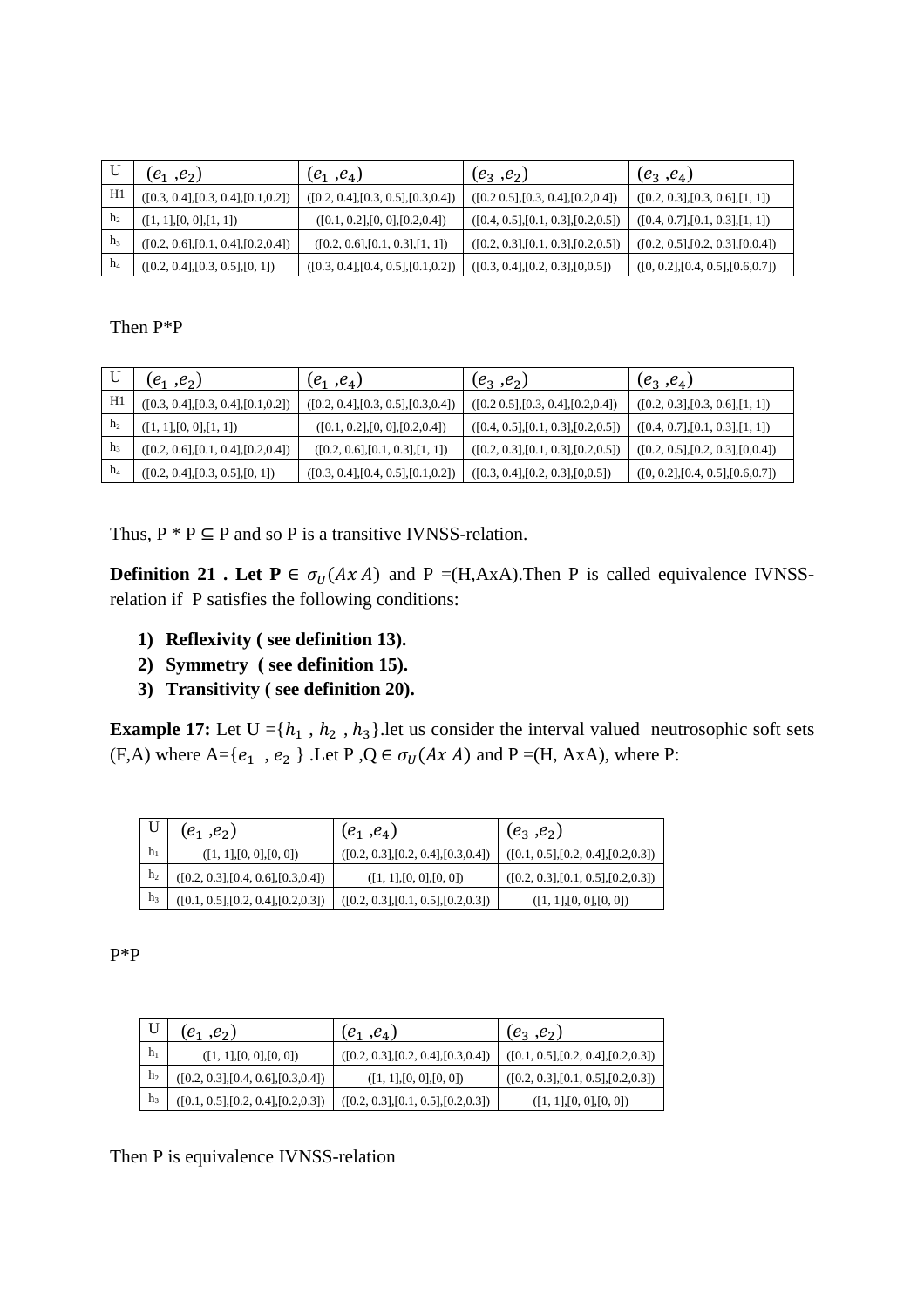### **Conclusions**

In this paper we have defined, for the first time, the notion of interval neutrosophic soft relation. We have studied some properties for interval neutrosophic soft relation.We hope that this paper will promote the future study on IVNSS and IVNSS relation to carry out a general framework for their application in practical life.

### **Acknowledgements**

The authors are very grateful to the anonymous referees for their insightful and constructive

comments and suggestions, which have been very helpful in improving the paper.

### **References**

[1] F.Smarandache,"A Unifying Field in Logics. Neutrosophy: Neutrosophic Probability, Set and Logic". Rehoboth: American Research Press,(1999).

[2] L.A.Zadeh. Fuzzy sets. Information and Control.(1965), 8: pp.338-353.

[3] K.Atanassov. Intuitionistic fuzzy sets.Fuzzy Sets and Systems.(1986), 20,pp.87-96.

[4] Turksen, "Interval valued fuzzy sets based on normal forms".Fuzzy Sets and Systems, 20,(1968),pp.191–210.

[5] M.Arora, R.Biswas,U.S.Pandy, "Neutrosophic Relational Database Decomposition", International Journal of Advanced Computer Science and Applications, Vol. 2, No. 8, (2011),pp.121-125.

[6] M. Arora and R. Biswas," Deployment of Neutrosophic technology to retrieve answers for queries posed in natural language", in 3rdInternational Conference on Computer Science and Infor mation Technology ICCSIT, IEEE catalog Number CFP1057E-art,Vol.3, ISBN: 978-1-4244-5540-9,(2010) pp. 435-439.

[7] Ansari, Biswas, Aggarwal,"Proposal for Applicability of Neutrosophic Set Theory in Medical AI", International Journal of Computer Applications (0975 – 8887),Vo 27– No.5, (2011),pp:5-11

[8] A. Kharal, "A Neutrosophic Multicriteria Decision Making Method",New Mathematics & Natural Computation, to appear in Nov 2013

[9] F.G Lupiáñez, "On neutrosophic topology", Kybernetes, Vol. 37 Iss: 6,(2008), pp.797 - 800 ,Doi:10.1108/03684920810876990.

[10] S. Aggarwal, R. Biswas, A.Q.Ansari," Neutrosophic Modeling and Control", 978-1-4244-9034-/10/\$26.00©2010 IEEE, pp.718-723.

[11] M. Bhowmik and M. Pal ," Intuitionistic Neutrosophic Set", ISSN 1746-7659, England, UK, Journal of Information and Computing Science,Vol. 4, No. 2, (2009), pp. 142-152.

[12] M. Bhowmik and M. Pal ," Intuitionistic Neutrosophic Set Relations and Some of Its Properties , ISSN 1746-7659, England, UK, Journal of Information and Computing Science, Vol. 5, No. 3, (2010), pp. 183-192

[13] A. A. Salama, S.A.Alblowi, "Generalized Neutrosophic Set and Generalized Neutrosophic Topological Spaces" ,Computer Science and Engineering, p-ISSN: 2163-1484 e-ISSN: 2163-1492 DOI: 10.5923/j.computer.20120207.01,(2012(, 2(7),page: 129-132

 [14] Wang, H., Smarandache, F., Zhang, Y. Q., Sunderraman, R,"Single valued neutrosophic",sets. Multispace and Multistructure, 4,(2010) ,pp. 410–413.

[15 ] Wang, H., Smarandache, F., Zhang, Y.-Q. and Sunderraman, R.,"IntervalNeutrosophic Sets and Logic:

Theory and Applications in Computing", Hexis, Phoenix, AZ, (2005)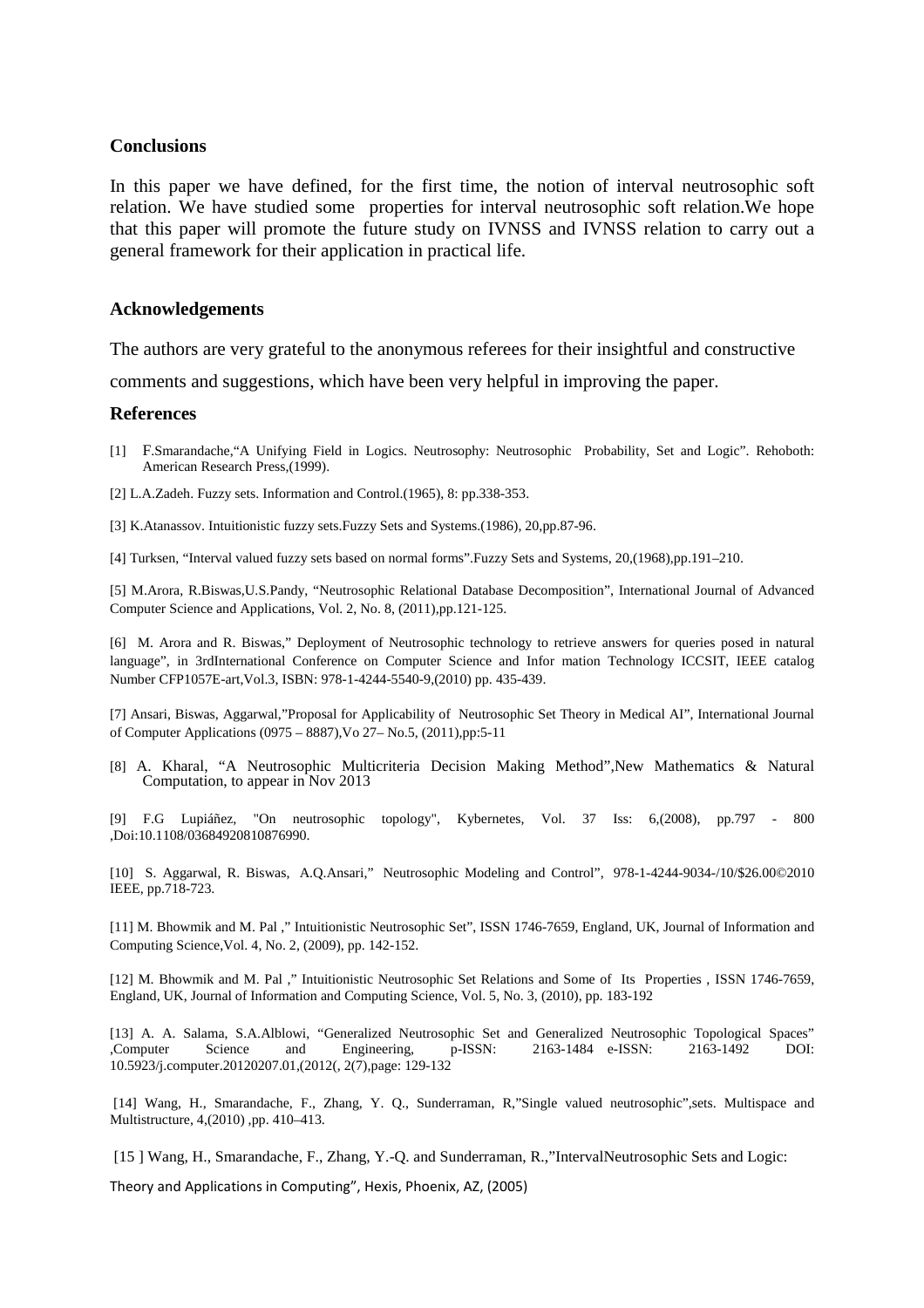[16] K. Georgiev, "A simplification of the Neutrosophic Sets. Neutrosophic Logic and Intuitionistic Fuzzy Sets", 28 Ninth Int. Conf. on IFSs, Sofia, NIFS, Vol. 11 (2005), 2, 28-31

- [17] J. Ye." Single valued netrosophiqc minimum spanning tree and its clustering method" De Gruyter journal of intelligent system , 2013,1-24
- [18]J. Ye,"Similarity measures between interval neutrosophic sets and their multicriteria decision-making method "Journal of Intelligent & Fuzzy Systems, DOI: 10.3233/IFS-120724 ,(2013),.
- [19] P. Majumdar, S.K. Samant," On similarity and entropy of neutrosophic sets",Journal of Intelligent and Fuzzy Systems,1064-1246(Print)-1875-8967(Online),(2013),DOI:10.3233/IFS-130810, IOSPress.
- [20] Said Broumi, and Florentin Smarandache, Several Similarity Measures of Neutrosophic Sets" ,Neutrosophic Sets and Systems,VOL1 ,2013,54-62.(submitted)
- [21] S. Broumi, F. Smarandache , "Correlation Coefficient of Interval Neutrosophic set", Periodical of Applied Mechanics and Materials, Vol. 436, 2013, with the title Engineering Decisions and Scientific Research in Aerospace, Robotics, Biomechanics, Mechanical Engineering and Manufacturing; Proceedings of the International Conference ICMERA, Bucharest, October 2013.
- [22 ] S. Broumi, F. Smarandache ," New operations on interval neutrosophic set",2013 ;accepted
- [22 ] L.Peid

[24] D. A. Molodtsov, "Soft Set Theory - First Result", Computers and Mathematics with Applications, Vol. 37, (1999),pp. 19-31.

[25] B. Ahmad, and A. Kharal, On Fuzzy Soft Sets, Hindawi Publishing Corporation, Advances in Fuzzy Systems, volume Article ID 586507, (2009), 6pages doi: 10.1155/2009/586507.

[26] P. K. Maji, A. R. Roy and R. Biswas, "Fuzzy soft sets" ,Journal of Fuzzy Mathematics. 9 (3),(2001), pp.589-602.

[27] T. J. Neog and D. K. Sut, "On Fuzzy Soft Complement and Related Properties", Accepted for publication in International, Journal of Energy, Information and communications (IJEIC).

[28] M. Borah, T. J. Neog and D. K. Sut," A study on some operations of fuzzy soft sets", International Journal of Modern Engineering Research (IJMER), Vol.2, Issue. 2,(2012), pp. 157-168. .

[29] H. L. Yang, "Notes On Generalized Fuzzy Soft Sets", Journal of Mathematical Research and Exposition, Vol 31, No. 3, (2011), pp.567-570

[30] P. Majumdar, S. K. Samanta, "Generalized Fuzzy Soft Sets", Computers and Mathematics with Applications,59(2010), pp.1425-1432.

 [31] S. Alkhazaleh, A. R. Salleh, and N. Hassan," Possibility Fuzzy Soft Set", Advances in Decision Sciences,Vol 2011, Article ID 479756,18pages,doi:10.1155/2011/479756.

**[32]** Çağman, N. Deli, I. Product of FP-SoftSetsandits Applications, Hacettepe Journal of MathematicsandStatistics, 41 (3) (2012), 365 - 374.

**[33]** Çağman, N. Deli, I. Means of FP-Soft Sets and its Applications, Hacettepe Journal of MathematicsandStatistics, 41 (5) (2012), 615–625.

[34] P. K. Maji, R. Biswas, A. R. Roy, "Intuitionistic fuzzy soft sets", The journal of fuzzy mathematics 9(3)( 2001 ), pp.677-692

**[ 35]** K.V **.**Babitha.and J**.** J**.** Sunil**,"** Generalized Intuitionistic Fuzzy Soft Sets and Its Applications ",Gen. Math. Notes, ISSN 2219-7184; Copyright © ICSRS Publication, (2011), Vol. 7, No. 2, (2011), pp.1-14.

[36] M.Bashir, A.R. Salleh, and S. Alkhazaleh," Possibility Intuitionistic Fuzzy Soft Set", Advances in Decision Sciences Volume 2012 (2012), Article ID 404325, 24 pages, doi:10.1155/2012/404325.